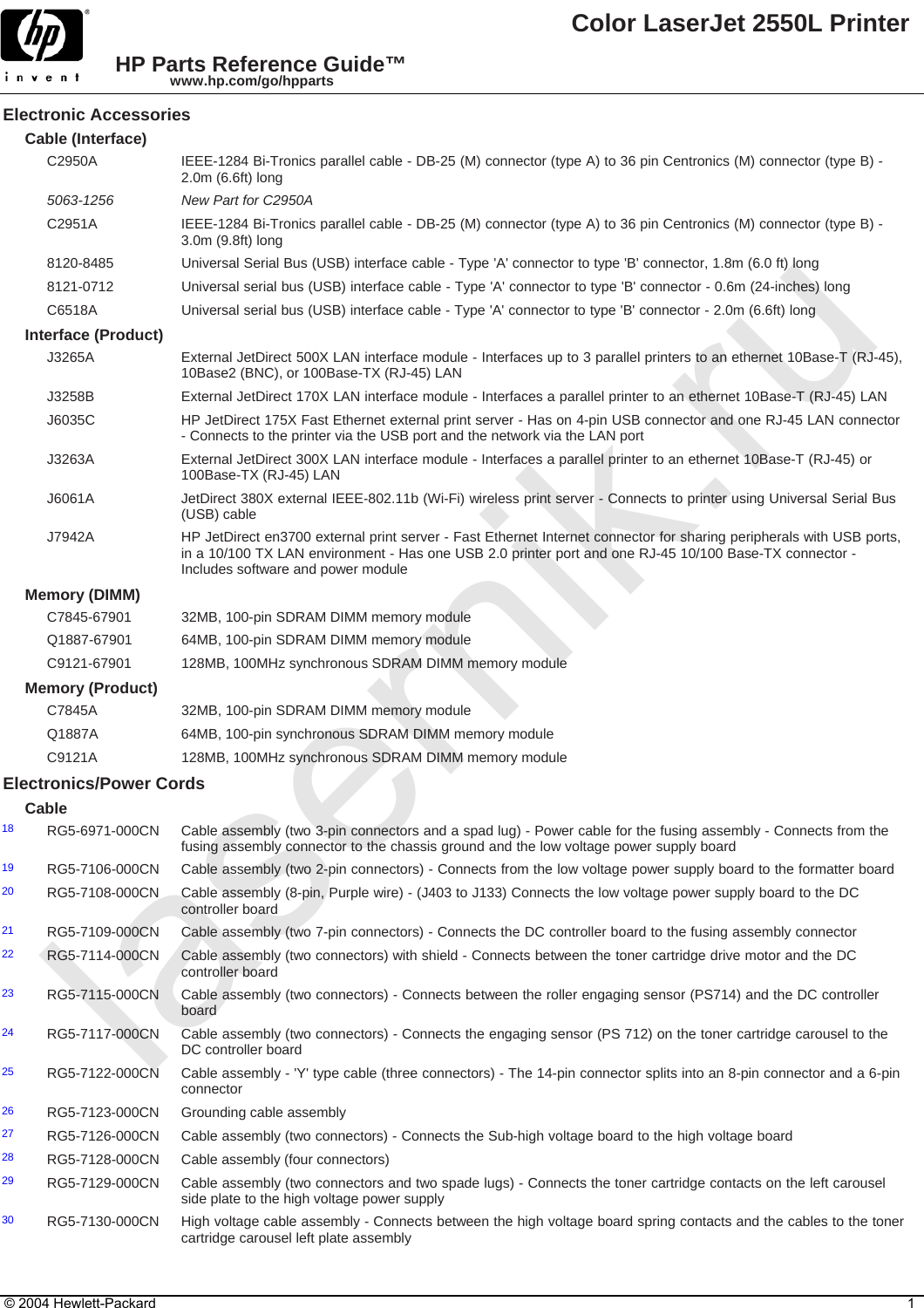

# **Electronics/Power Cords**

|    | <b>Cable</b>          |                                                                                                                                                                                                                                 |
|----|-----------------------|---------------------------------------------------------------------------------------------------------------------------------------------------------------------------------------------------------------------------------|
| 31 | RG5-7145-000CN        | Front cable assembly (six connectors) - Interconnects various components on the front frame assembly and right<br>side to the DC controller board                                                                               |
| 32 | RG5-7146-000CN        | High voltage cable assembly (four connectors) - Connects between the high voltage power supply board and the DC<br>controller board                                                                                             |
| 33 | RG5-7620-000CN        | Cable assembly (two connectors) - Connects between the fusing assembly drive motor and the DC controller board                                                                                                                  |
| 34 | RG5-7621-000CN        | Cable assembly (two 8-pin connectors) - (J402 to J134) Connects the low voltage power supply board to the DC<br>controller board                                                                                                |
| 35 | RG5-7622-000CN        | Upper cable assembly (seven connectors) - Interconnects various upper level components to the DC controller<br>board                                                                                                            |
| 36 | RG5-7624-000CN        | Cable assembly (two connectors) - Connects between the waste toner sensor and the DC controller board                                                                                                                           |
| 37 | RH2-5524-000CN        | Flat flexible cable (FFC) - Connects between the laser/scanner assembly and the DC controller board                                                                                                                             |
|    | <b>Clutch</b>         |                                                                                                                                                                                                                                 |
| 38 | RH7-5366-000CN        | Electromagnetic clutch assembly (24V) - Electrical clutch between the clutch drive gear and shaft - (CL1) Engages<br>the registration roller assembly                                                                           |
| 39 | RH7-5335-000CN        | Electromagnetic clutch assembly (24V) - Electrical clutch between the clutch drive gear and shaft - (CL2) Engages<br>the roller within the imaging drum/transfer assembly from the main gear train                              |
|    | <b>Connector</b>      |                                                                                                                                                                                                                                 |
| 40 | RH2-5519-000CN        | Connector assembly - For optional paper tray - Mounts to the bottom right side of the middle frame assembly                                                                                                                     |
|    | <b>Cover</b>          |                                                                                                                                                                                                                                 |
| 41 | RB3-0120-000CN        | Solenoid cover (Steel) - Cover for the multi-purpose tray pickup roller solenoid (SL92)                                                                                                                                         |
|    | <b>Drive Assembly</b> |                                                                                                                                                                                                                                 |
| 42 | RG5-7592-000CN        | Rotary drive assembly - Includes the carousel rotating motor (DCM703), toner cartridge drive motor (PM705),<br>developing rotary stopper solenoid (SL93), bracket, and gears - Mounts on the right top rear of the print engine |
|    | Fan                   |                                                                                                                                                                                                                                 |
| 43 | RH7-1537-000CN        | Cooling fan (Panaflo Model FBA08T24H - 80mm X 80mm X 15mm high, DC brushless, 24V DC, 190mA) - (FM712)<br>Mounts in the airflow guide/fan bracket assembly on the left side of the printer                                      |
|    | Laser/Scanner         |                                                                                                                                                                                                                                 |
| 44 | RG5-6880-000CN        | Laser/scanner assembly - Mounts in the center of the scanner support assembly                                                                                                                                                   |
|    | <b>Motor</b>          |                                                                                                                                                                                                                                 |
| 45 | RF5-4063-000CN        | Main motor assembly - Large motor mounted on a controller PC board - (DCM701) Mounts on the inside of the<br>metal right side frame assembly                                                                                    |
| 46 | RH7-1613-000CN        | Fusing motor assembly - 24VDC motor mounted on a controller PC board - (DCM702) Fusing assembly drive motor<br>- Mounts on the right side plate assembly (next to the DC controller board)                                      |
| 47 | RG5-7593-000CN        | Rotary motor assembly - (DCM703) Rotates the four color toner cartridges in the carousel to position one of them for<br>printing                                                                                                |
| 48 | RH7-1533-000CN        | Stepping motor - 24V DC - (PM704) Swings (or engages) the toner cartridge carousel in place to transfer toner -<br>Mounts in the recess on the left side of the rear frame assembly                                             |
| 49 | RH7-1535-000CN        | Stepping motor (24V) - (PM705) Used to drive the internal rollers and mechanisms in the toner cartridge when it<br>has been rotated in the printing position on the carousel                                                    |
|    | <b>PC Board</b>       |                                                                                                                                                                                                                                 |
| 50 | Q3702-67901           | Formatter board assembly - Includes the formatter board and all the metal cage covers - Mounts towards the rear on<br>the metal right frame assembly                                                                            |
| 51 | RG5-6964-000CN        | Carousel position and toner level photoelectric sensor PC board - 'L' Shaped PC board with the two sensors -<br>(PS51) Mounts on the left plate in the toner cartridge carousel                                                 |
| 52 | RG5-6966-000CN        | Top of page photoelectric sensor PC board - Includes the photoelectric top of page sensor and the print engine test<br>switch - (PS71 and SW71) Mounts in the upper left corner of the front frame assembly                     |
| 53 | RG5-6967-000CN        | Registration sensor PC Board - Small board with flag activated photosensor - (PS711) Mounts in the registration<br>assembly on the underside of the middle frame                                                                |
| 54 | RG5-7605-000CN        | DC controller board - Mounts on the left side of the printer (Behind the formatter board assembly)                                                                                                                              |
| 55 | RG5-7607-000CN        | Waste toner sensor assembly PC board - Detects excess level of waste toner in the imaging drum/transfer assembly<br>cartridge - Mounts on the right side of the front frame assembly                                            |
| 56 | RH7-7146-000CN        | Density photoelectric sensor PC board - (PS81) Mounts under the light blocking pad on the top of the front frame<br>assembly                                                                                                    |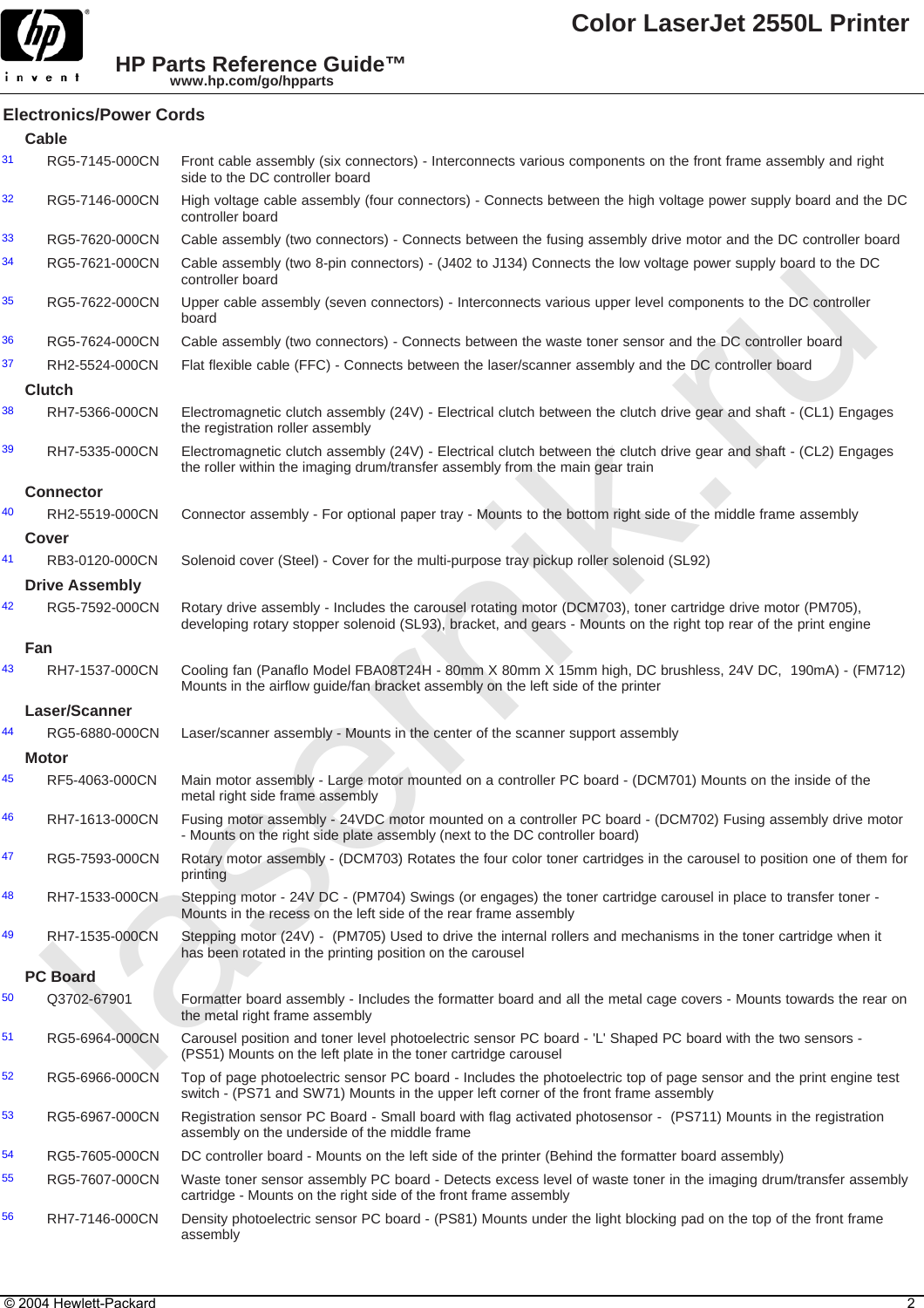

# **Electronics/Power Cords**

|    | <b>PC Board</b>     |                                                                                                                                                                                                                    |
|----|---------------------|--------------------------------------------------------------------------------------------------------------------------------------------------------------------------------------------------------------------|
| 57 | WG8-5382-000CN      | Sensor PC board - Small board with flag activated photosensor - (PS718) Paper sensor for the multi-purpose tray -<br>Mounts in the lower right of the front frame assembly                                         |
|    | <b>Plate</b>        |                                                                                                                                                                                                                    |
| 58 | RB2-9916-000CN      | Mounting/grounding plate - For the engaging motor (PM704) - Mounts in the recess on the upper left side of the rear<br>frame assembly                                                                              |
| 59 | RB3-0057-000CN      | Transfer slide plate - Small 'U' shaped metal insert plates - Mount in the bushing wells for the transfer roller on the<br>middle frame assembly (two used)                                                        |
| 60 | RB3-0065-000CN      | Contact plate - copper clad metal spring - Holds the left end of the small 500 Meg-ohm resistor                                                                                                                    |
| 61 | RB3-0066-000CN      | Contact plate - copper clad metal spring - Holds the right end of the small 500 Meg-ohm resistor - Mounts on the left<br>side of the middle frame below the entrance guide assembly                                |
| 62 | RB3-0286-000CN      | Contact plate - Runs between the shaft on the registration roller and the metal entrance guide assembly                                                                                                            |
| 63 | RB3-1113-000CN      | Grounding plate - Small plate with grounding finger - Grounds the end of the carousel drive shaft - Mounts towards<br>the top on the left side plate assembly                                                      |
|    | <b>Power Cord</b>   |                                                                                                                                                                                                                    |
|    | 8120-6800           | Power cord (Flint Gray) - 16 AWG, 2.3m (7.5ft) long - Has straight (F) receptacle (For 240V in Israel)                                                                                                             |
|    | 8120-6809           | Power cord (Dove Gray) - 2.3m (7.5ft) long - Has straight (F) receptacle (For 240V operation in the United Kingdom,<br>Hong Kong, Singapore, Malaysia)                                                             |
|    | 8120-6810           | Power cord (Flint Gray) - 2.3m (7.5ft) long - Has straight (F) receptacle (For 240V operation in Australia, New<br>Zealand)                                                                                        |
|    | 8120-6811           | Power cord (Flint Gray) - 17 AWG, 2.3m (7.5ft) long - Has straight (F) receptacle (For 220V in Europe, Saudi Arabia,<br>South Africa, India, and Korea)                                                            |
|    | 8120-6812           | Power cord (Flint Gray) - 18 AWG, 2.3m (7.5ft) long - Has straight (F) receptacle (For 120V in the USA, Canada,<br>Mexico, Philippines, and Taiwan)                                                                |
|    | 8120-6813           | Power cord (Flint Gray) - 17 AWG, 2.3m (7.5ft) long - Has straight (F) receptacle (For 220V in South Africa, Saudi<br>Arabia, and India)                                                                           |
|    | 8120-6814           | Power cord (Flint Gray) - 17 AWG, 2.3m (7.5ft) long - Has straight (F) receptacle (For 220V in Denmark)                                                                                                            |
|    | 8120-6815           | Power cord (Flint Gray) - 17 AWG, 2.3m (7.5ft) long - Has straight (F) receptacle (For 220V in Switzerland)                                                                                                        |
|    | <b>Power Supply</b> |                                                                                                                                                                                                                    |
| 72 | RG5-7124-000CN      | Sub-high voltage board - Small auxillary PC board - Mounts in a holder just above the high voltage board                                                                                                           |
| 73 | RG5-7606-000CN      | High voltage power supply board (HVT) assembly - Has contacts for the eight high voltage springs in the printer -<br>Mounts in the bottom pan (Towards the front of the printer)                                   |
| 74 | RH3-2254-000CN      | Low voltage power supply - For 110V to 127V AC operation - Includes the AC power input connector and power<br>switch - Mounts in the bottom pan towards the rear of the printer                                    |
| 75 | RH3-2255-000CN      | Low voltage power supply - For 220V to 240V AC operation - Includes the AC power input connector and power<br>switch - Mounts in the bottom pan towards the rear of the printer                                    |
|    | Reader              |                                                                                                                                                                                                                    |
| 76 | RG5-6956-000CN      | E-label reader (contact board ONLY) - Connects the cartridge nonvoliatile memory to the DC controller board - For<br>the imaging drum/tranfer assembly - Mounts to the the front frame assembly                    |
| 77 | RG5-6957-000CN      | E-label reader assembly - Connects cartridge nonvoliatile memory to the DC controller board - For the toner<br>cartridges - Mounts on top of the toner cartridge carousel assembly                                 |
|    | <b>Resistor</b>     |                                                                                                                                                                                                                    |
| 78 | RH5-3115-000CN      | 500 Meg-ohm, 300mW - Mounts on the left side of the middle frame below the entrance guide assembly - Held in<br>place with two small contact plates                                                                |
|    | <b>Sideplate</b>    |                                                                                                                                                                                                                    |
| 79 | RG5-6942-000CN      | Left side carousel plate assembly - End plate under the rotational toner cartridge carousel - Includes all of the high<br>voltage contacts for the toner cartridges - Mounts on the metal carousel support frame   |
| 80 | RG5-7579-000CN      | Main drive (right side plate) assembly - Includes the right side plate front assembly (with main motor, clutch, and<br>gears) and the right side plate rear assembly (with drive gears) - Mounts on the right side |
|    | Solenoid            |                                                                                                                                                                                                                    |
| 81 | RH7-5338-000CN      | Solenoid assembly - (SL92) Lever on the solenoid disengages the stop on the drive gear on the paper pick-up roller<br>for the multi-purpose input tray (tray 1)                                                    |
| 82 | RH7-5340-000CN      | Solenoid assembly - (SL93) Engages to stop rotation when the proper toner cartridge on the carousel is in place for<br>printing                                                                                    |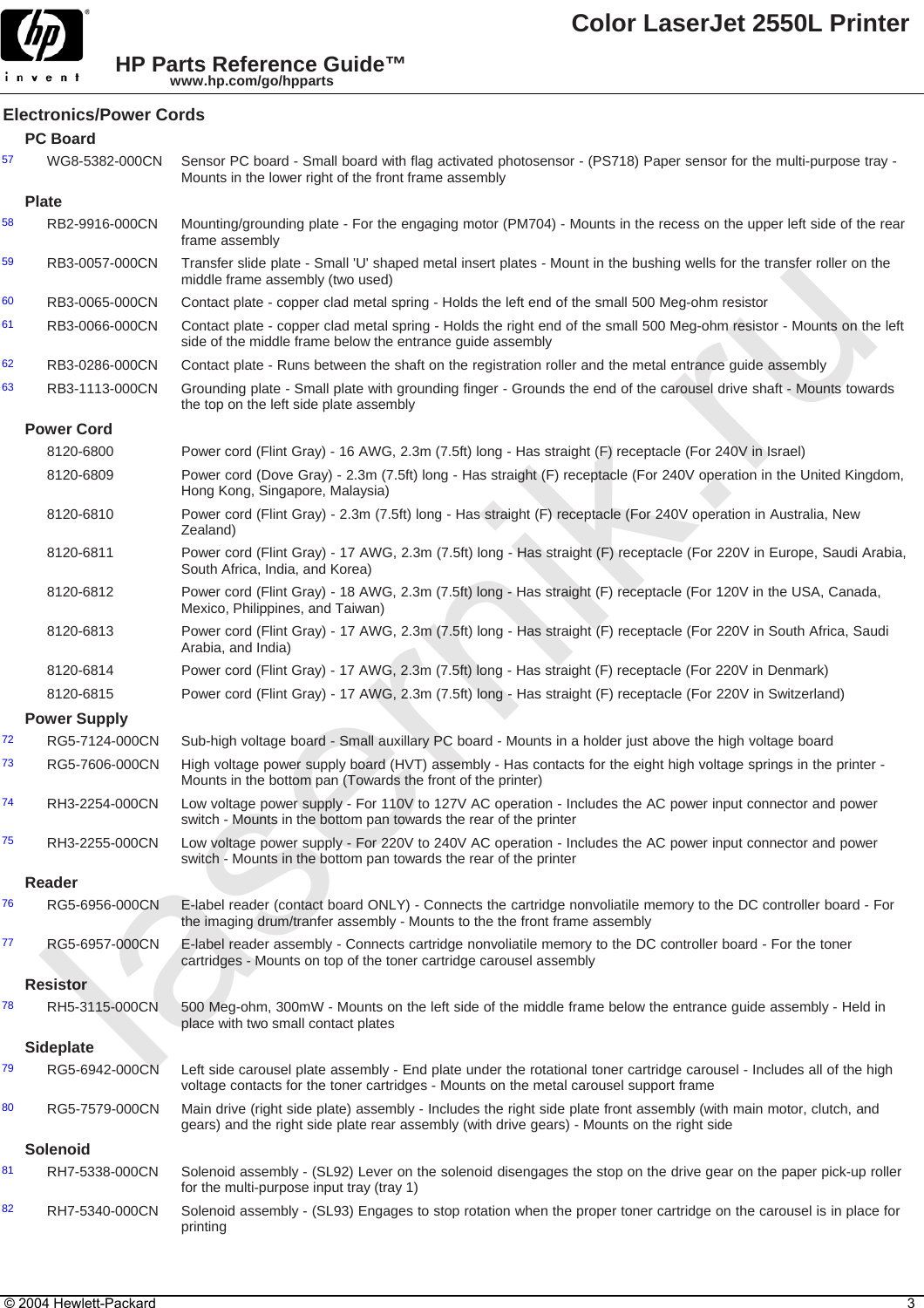

# **Electronics/Power Cords**

|     | <b>Spring</b>              |                                                                                                                                                                                                                                                                   |
|-----|----------------------------|-------------------------------------------------------------------------------------------------------------------------------------------------------------------------------------------------------------------------------------------------------------------|
| 83  | RB3-0016-000CN             | Electrical contact spring - Spring steel wire with compression springs formed on both ends - One end provides<br>upward pressure on the right bushing for the transfer roller - Connects to high voltage board                                                    |
| 84  | RB3-0042-000CN             | Electrical contact spring                                                                                                                                                                                                                                         |
| 85  | RB3-0043-000CN             | Electrical contact spring - Mounts on the middle frame assembly behind the transfer roller - Of the four similar<br>springs, this one is on the far right - Connects to high voltage board                                                                        |
| 86  | RB3-0044-000CN             | Electrical contact spring - (Front) Provides high voltage to the toner cartridge via a cable assembly and connection<br>through the carousel plate assembly - Connects to the high voltage board                                                                  |
| 87  | RB3-0045-000CN             | Electrical contact spring - (Rear) Provides high voltage to the toner cartridge via a cable assembly and connection<br>through the carousel plate assembly - Connects to the high voltage board                                                                   |
| 88  | RB3-0046-000CN             | Electrical contact spring - Mounts on the middle frame assembly behind the transfer roller - Of the four similar<br>springs, this one is just to the left of the one on the far right - Connects to high voltage board                                            |
| 89  | RB3-0047-000CN             | Electrical contact spring - Mounts on the underside of the middle frame assembly - Connects to high voltage board                                                                                                                                                 |
| 90  | RB3-0048-000CN             | Electrical contact spring - Mounts on the middle frame assembly behind the transfer roller - Of the four similar<br>springs, this one is on the far left - Connects to the high voltage board                                                                     |
|     | <b>Switch</b>              |                                                                                                                                                                                                                                                                   |
| 91  | RH7-6051-000CN             | Microswitch with lever activator - (SW2) Senses when the top cover is open - Mounts in a holder on the scanner<br>support assembly                                                                                                                                |
|     | <b>Thermistor</b>          |                                                                                                                                                                                                                                                                   |
| 92  | RH7-7149-000CN             | Thermistor - (TH3) For detecting internal temperature - Mounts to the right side frame assembly just above the DC<br>controller board                                                                                                                             |
|     | <b>External Case Parts</b> |                                                                                                                                                                                                                                                                   |
|     | Arm                        |                                                                                                                                                                                                                                                                   |
| 93  | RB3-0089-000CN             | Top cover rack arm (Black) - Plastic arm with teeth on bottom edge - Disengages the imaging drum/transfer<br>assembly drive cams when the top door is open - Mounts on the right side of the top cover door                                                       |
|     | <b>Control Panel</b>       |                                                                                                                                                                                                                                                                   |
| 94  | RG5-7570-000CN             | Control panel assembly (mechanical only) - Includes the 'Rotate Carousel', 'Cancel Job' and the 'Go' buttons, plus<br>the various indicator light pipes - All switches and LED's are on the formatter PC board - Mounts to the top of the<br>right cover assembly |
|     | Cover                      |                                                                                                                                                                                                                                                                   |
| 95  | RB3-1108-000CN             | Front inner cover (Graphite Black plastic) - Mounts on the front frame above the multi-purpose input tray                                                                                                                                                         |
| 96  | RB3-1112-000CN             | Interface bezel (Alloy Gray plastic) - Vertical cover that surronds the interface connectors - Mounts on the right rear<br>of the printer                                                                                                                         |
| 97  | RB9-0880-000CN             | Upper rear cover (Alloy Gray plastic) - Mounts on the upper rear of the printer above the face-up output tray door                                                                                                                                                |
| 98  | RB9-0881-000CN             | Face-down paper output cover (L-Shaped Graphite Black plastic) - Serves as the rear of the tray for the face-down<br>output tray on top of the printer - Mounts in the upper rear of the printer mechanism (the top cover assembly holds it<br>in place)          |
| 99  | RB9-0897-000CN             | Front lower cover (Graphite Black plastic) - Front lower strip below the multi-purpose input tray - Has recessed area<br>for the printer logo                                                                                                                     |
| 100 | RG5-7567-000CN             | Top cover assembly (Graphite Black plastic) - Includes the molded-in face-down output tray and the lift-up top cover<br>door assembly                                                                                                                             |
| 101 | RG5-7569-000CN             | Right side cover assembly (Light Gray plastic) - Includes the DIMM memory door - Mounts on the right side of the<br>printer                                                                                                                                       |
| 102 | RG5-7571-000CN             | Left side cover assembly (Alloy Gray plastic) - Includes the power switch button, rod and spring (The power switch is<br>located on the low voltage power supply board) - Mounts on the left side of the printer                                                  |
| 103 | RB9-0886-000CN             | Left side cover ONLY (Alloy Gray plastic) - Does not include any attaching parts - Mounts on left side of printer                                                                                                                                                 |
|     | <b>Door</b>                |                                                                                                                                                                                                                                                                   |
| 104 | RB9-0884-000CN             | DIMM memory door (Alloy Gray perforated plastic) - Access door for adding or removing printer memory or font<br>DIMM - Mounts on the right side cover                                                                                                             |
| 105 | RF5-4069-000CN             | Top cover door (Graphite Black plastic) - For accessing the toner cartridges and the imaging drum/transfer assembly<br>- Mounts to the top cover frame                                                                                                            |
|     | Foot                       |                                                                                                                                                                                                                                                                   |
| 106 | RB2-6297-000CN             | Rubber foot - Square self-adhesive rubber foot - Mounts on the rear of the middle frame assembly - Printer foot (two<br>used)                                                                                                                                     |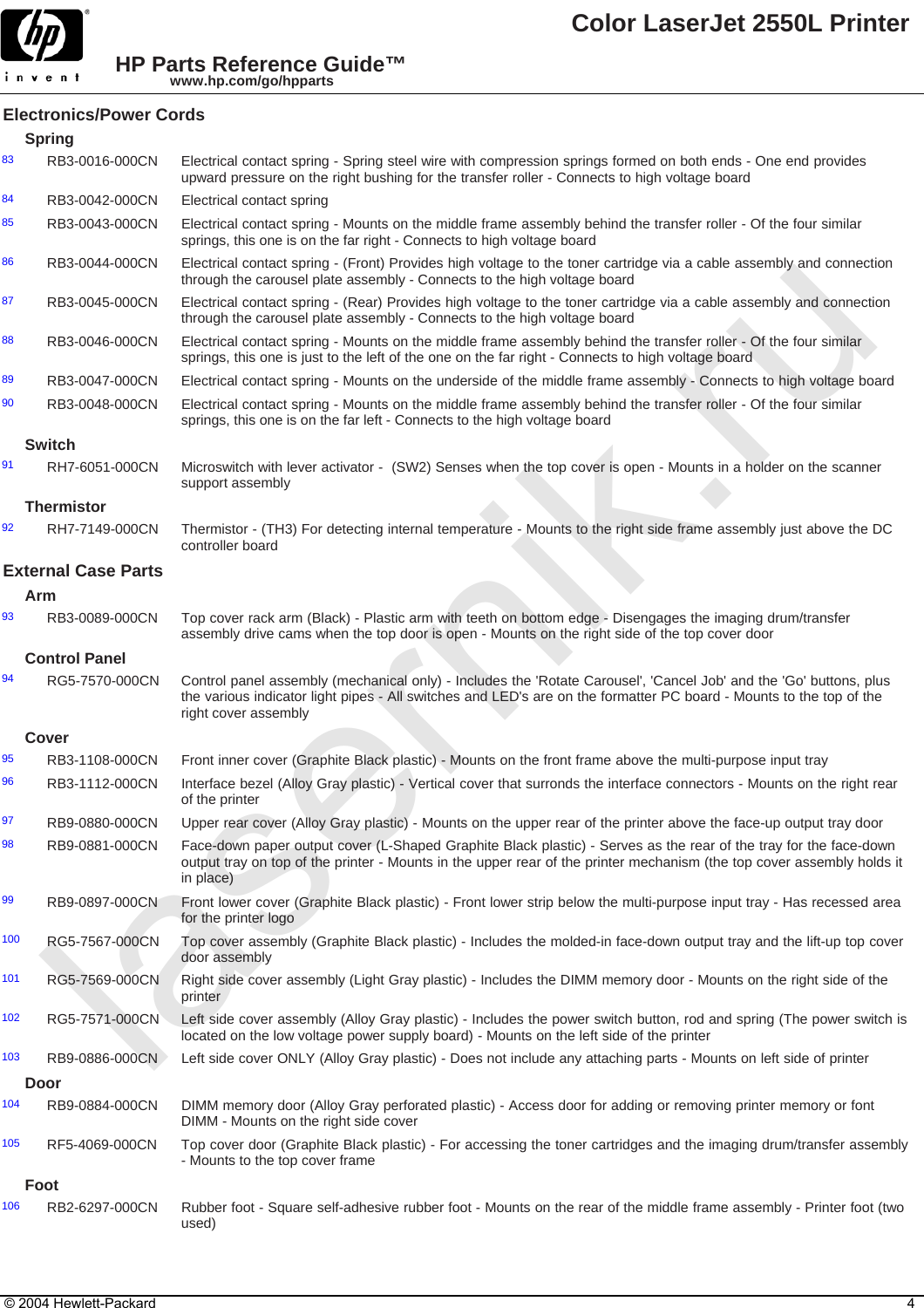

**External Case Parts**

**HP Parts Reference Guide™ www.hp.com/go/hpparts**

### **Holder** 107 RB3-0006-000CN Holder - Housing for the fusing connector assembly - Mounts on the bottom pan of the printer **Label** 108 RS6-8662-000CN Image cartridge label - Shows the imaging drum/transfer assembly removal steps - Mounts on the right side of the front inner cover (Visible when the top cover is lifted) **Nameplate/Logo** 109 Q3702-67902 LaserJet 2550L Nameplate - Mounts in the recessed area on the front lower cover **Rod** 110 RB3-0037-000CN Power switch rod - Goes between the power button and the power switch on the low voltage power supply board - Mounts on the left side cover **Screw** 111 XA9-1291-000CN M3 pan-head phillips screw with flat washer - 8mm long - Secures the side covers to the printer mechanism and one is used to secure the fusing assembly connector holder to the bottom pan **Spring** 112 RS6-2759-000CN Power switch spring - Provides tension for power switch button - Mounts on the left side cover **Other Accessories Cartridge** 113 Q3960A HP Color LaserJet smart Black print cartridge - Will print approximately 5,000 pages based on a 5% print density 114 Q3961A HP Color LaserJet smart Cyan print cartridge - Will print approximately 4,000 pages based on a 5% print density 115 Q3962A HP Color LaserJet smart Yellow print cartridge - Will print approximately 4,000 pages based on a 5% print density 116 Q3963A HP Color LaserJet smart Magenta print cartridge - Will print approximately 4,000 pages based on a 5% print density 117 Q3971A HP Color LaserJet smart Cyan print cartridge - Will print approximately 2,000 pages based on a 5% print density 118 Q3972A HP Color LaserJet smart Yellow print cartridge - Will print approximately 2,000 pages based on a 5% print density 119 Q3973A HP Color LaserJet smart Magenta print cartridge - Will print approximately 2,000 pages based on a 5% print density 120 Q3960-67901 HP Color LaserJet smart Black print cartridge - Will print approximately 5,000 pages based on a 5% print density - For CREW fulfillment World Wide EXCEPT Europe 121 Q3961-67901 HP Color LaserJet smart Cyan print cartridge - Will print approximately 4,000 pages based on a 5% print density - For CREW fulfillment World Wide EXCEPT Europe 122 Q3962-67901 HP Color LaserJet smart Yellow print cartridge - Will print approximately 4,000 pages based on a 5% print density - For CREW fulfillment World Wide EXCEPT Europe 123 Q3963-67901 HP Color LaserJet smart Magenta print cartridge - Will print approximately 4,000 pages based on a 5% print density - For CREW fulfillment World Wide EXCEPT Europe 124 Q3960-67902 HP Color LaserJet smart Black print cartridge - Will print approximately 5,000 pages based on a 5% print density - For CREW fulfillment in Europe 125 Q3961-67902 HP Color LaserJet smart Cyan print cartridge - Will print approximately 4,000 pages based on a 5% print density - For CREW fulfillment in Europe 126 Q3962-67902 HP Color LaserJet smart Yellow print cartridge - Will print approximately 4,000 pages based on a 5% print density - For CREW fulfillment in Europe 127 Q3963-67902 HP Color LaserJet smart Magenta print cartridge - Will print approximately 4,000 pages based on a 5% print density - For CREW fulfillment in Europe 128 Q3971-67901 HP Color LaserJet smart Cyan print cartridge - Will print approximately 2,000 pages at based on a 5% print density - For CREW fulfillment World Wide EXCEPT Europe 129 Q3972-67901 HP Color LaserJet smart Yellow print cartridge - Will print approximately 2,000 pages based on a 5% print density - For CREW fulfillment World Wide EXCEPT Europe C3772-75022<br>
Rashell a Social Amegina - Mount in the received area on the ford lower cover<br>
RB3-0007-7600CN - Rever switch red. Gians between the parent tustion and the power switch on the low voltage power supply beam<br>
RB

130 Q3973-67901 HP Color LaserJet smart Magenta print cartridge - Will print approximately 2,000 pages based on a 5% print density - For CREW fulfillment World Wide EXCEPT Europe

131 Q3971-67902 HP Color LaserJet smart Cyan print cartridge - Will print approximately 2,000 pages based on a 5% print density - For CREW fulfillment in Europe

132 Q3972-67902 HP Color LaserJet smart Yellow print cartridge - Will print approximately 2,000 pages based on a 5% print density - For CREW fulfillment in Europe

133 Q3973-67902 HP Color LaserJet smart Magenta print cartridge - Will print approximately 2,000 pages based on a 5% print density - For CREW fulfillment in Europe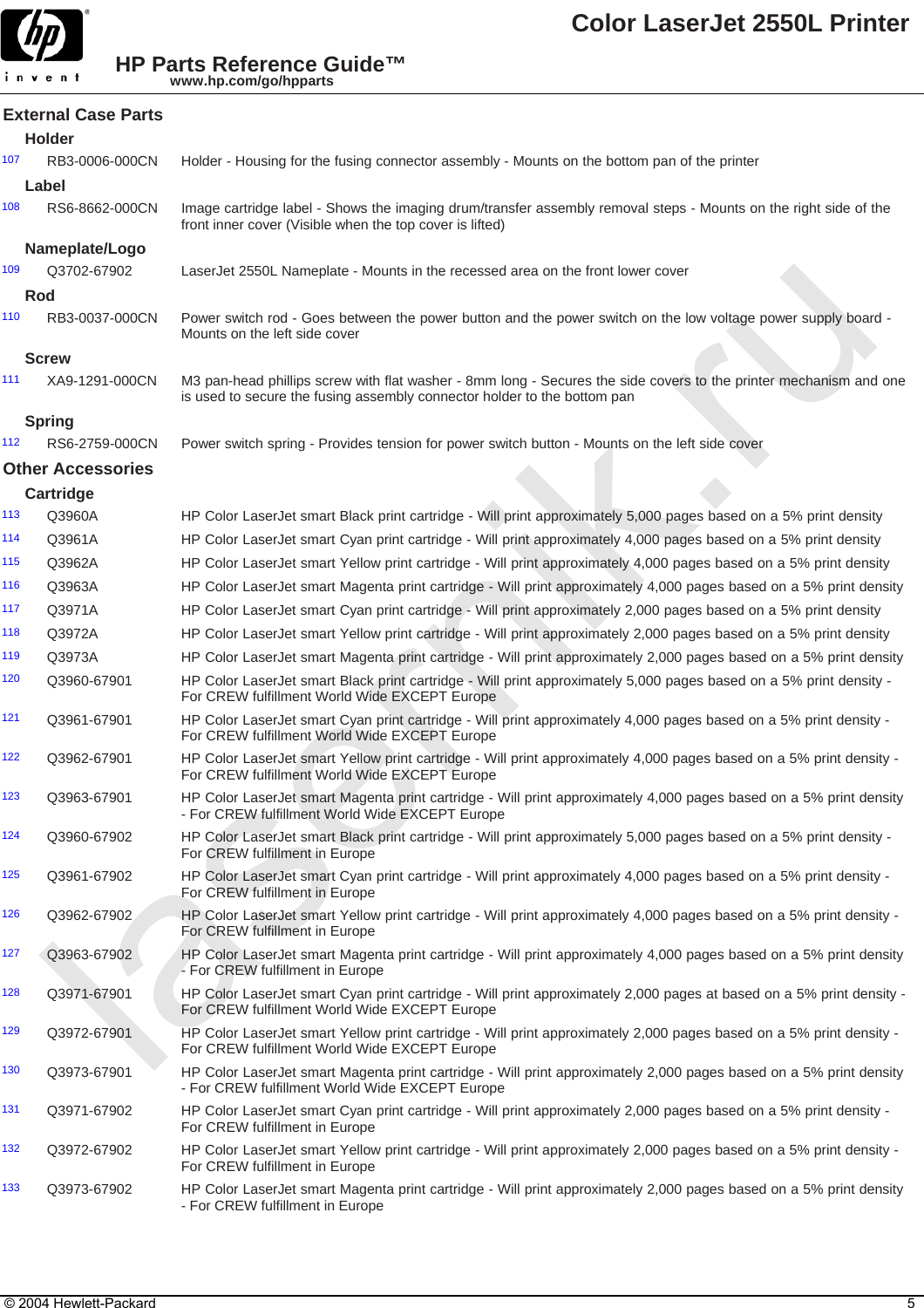

#### **Other Accessories**

#### **Cleaning Supplies**

|     | 5090-3379                   | Toner cleaning cloth - Specially treated cloth for absorbing toner (1 per package) - Ideal for clening up toner spills                                                                                                                                            |
|-----|-----------------------------|-------------------------------------------------------------------------------------------------------------------------------------------------------------------------------------------------------------------------------------------------------------------|
|     | <b>Drum</b>                 |                                                                                                                                                                                                                                                                   |
| 135 | Q3964-67901                 | Imaging drum/transfer assembly cartridge - Inserts into printer through the top door - Life expectancy is 20,000<br>pages for black print ONLY, 5,000 pages for color (typical combined life is approximately 8,000 to 10,000 pages) -<br>For CREW fulfillment    |
| 136 | Q3964A                      | Imaging drum/transfer assembly cartridge - Inserts into printer through the top door - Life expectancy is 20,000<br>pages for black print only, 5,000 pages for color (typical combined life is approximately 8,000 to 10,000 pages)                              |
|     | <b>Manual</b>               |                                                                                                                                                                                                                                                                   |
|     | 5851-1468                   | LaserJet printer family paper specification guide                                                                                                                                                                                                                 |
|     | <b>Tray</b>                 |                                                                                                                                                                                                                                                                   |
|     | Q3709A                      | Optional 250 sheet paper input tray - Includes tray base which attaches to printer, and the slide out paper tray -<br>Accommodates 148mm x 210mm (5.8 x 8.3 inches) to 216mm x 356mm (8.5 x 14 inches) media - Only one 250<br>sheet tray supported per printer   |
|     | Q3710A                      | Optional 500 sheet paper input tray - Includes tray base which attaches to tray 2, and the slide out paper tray -<br>Accommodates 216mm x 279mm (8.5 x 11 inches) or 210mm x 279mm (8.3 x 11.7 inches) media - Optional 250<br>sheet tray must be installed first |
|     | <b>Tray Kit</b>             |                                                                                                                                                                                                                                                                   |
|     | C9706-67901                 | Multi-purpose tray (tray 1) service kit - Includes one paper pick up roller and one separation pad assembly                                                                                                                                                       |
|     | C9706-67902                 | Multi-purpose tray (tray 1) service kit with extra separation pads - Includes one paper pick up roller and three<br>separation pad assembly                                                                                                                       |
|     | <b>Other Internal Parts</b> |                                                                                                                                                                                                                                                                   |
|     | <b>Airflow Guide</b>        |                                                                                                                                                                                                                                                                   |
| 142 | RB2-9904-000CN              | Airflow Guide (duct) - Black plastic insert piece which runs the width of the printer and has an air flow hole on right<br>side - Directs air flow from the fan on the left side of the printer to the fusing assembly - Snap locks in center rear of<br>printer  |
| 143 | RB9-0901-000CN              | Airflow quide (duct) / fan holder bracket assembly (Alloy Gray plastic) - Mounts on the left metal side frame<br>assembly                                                                                                                                         |
|     | <b>Bushing</b>              |                                                                                                                                                                                                                                                                   |
| 144 | RB2-9809-000CN              | Bushing/shaft retainer assembly (White plastic) - Holds the rotation drive shaft in the left side plate of the toner<br>cartridge carousel (rotary) assembly                                                                                                      |
| 145 | RB9-0879-000CN              | Bushing/shaft retainer assembly (Black plastic) - Holds the rotation drive shaft in the right side plate of the toner<br>cartridge carousel (rotary) assembly                                                                                                     |
| 146 | RS5-1635-000CN              | Shaft bushing - Mounts on the plate of the multi-purpose paper pick-up gear assembly                                                                                                                                                                              |
| 147 | RS5-1637-000CN              | Bushing (black plastic) - mounts on the left end of the registration roller assembly                                                                                                                                                                              |
| 148 | RS5-1638-000CN              | Bushing - For the registration roller gear drive shaft - Mounts on the right side of the front frame assembly                                                                                                                                                     |
|     | <b>Carousel</b>             |                                                                                                                                                                                                                                                                   |
| 149 | RG5-7587-000CN              | Carousel (rotary) assembly - Includes the carousel assembly, the support assembly, end plates, drive gears and<br>shaft, sensors, and cables - Mounts towards the rear of the printer in front of the rear frame assembly                                         |
|     | <b>Clamp</b>                |                                                                                                                                                                                                                                                                   |
| 150 | WT2-5700-000CN              | Cable clamp - Mounts on the upper right side of the front frame assembly and the lower left side of the middle frame<br>assembly (two used)                                                                                                                       |
|     | <b>Clip</b>                 |                                                                                                                                                                                                                                                                   |
| 151 | WT2-5056-000CN              | Cable clip - Mounts in the opening on the cover for the paper pick-up solenoid                                                                                                                                                                                    |
| 152 | WT2-5737-000CN              | Cable clip - One mounts on the left side of the middle frame and two on the base assembly pan (three used)                                                                                                                                                        |
|     | XD2-1100-322CN              | Retainer E-ring clip - Secures the clutch (CL1) on the paper pickup shaft                                                                                                                                                                                         |
| 154 | XD2-1100-502CN              | E-ring clip - Secures the dual gear to the drive shaft which drives the registration roller - Located on the inside of the<br>front frame assembly                                                                                                                |
|     | Cover                       |                                                                                                                                                                                                                                                                   |
| 155 | RB3-0052-000CN              | Gear Cover (Small Black plastic cover) - Protects the idler gear for the transfer roller - Mounts toward the left side of<br>the middle frame assembly                                                                                                            |
| 156 | RB3-0104-000CN              | Roller cover - Covers the multi-purpose paper pick-up roller assembly - Mounts in the lower portion of the front<br>frame assembly                                                                                                                                |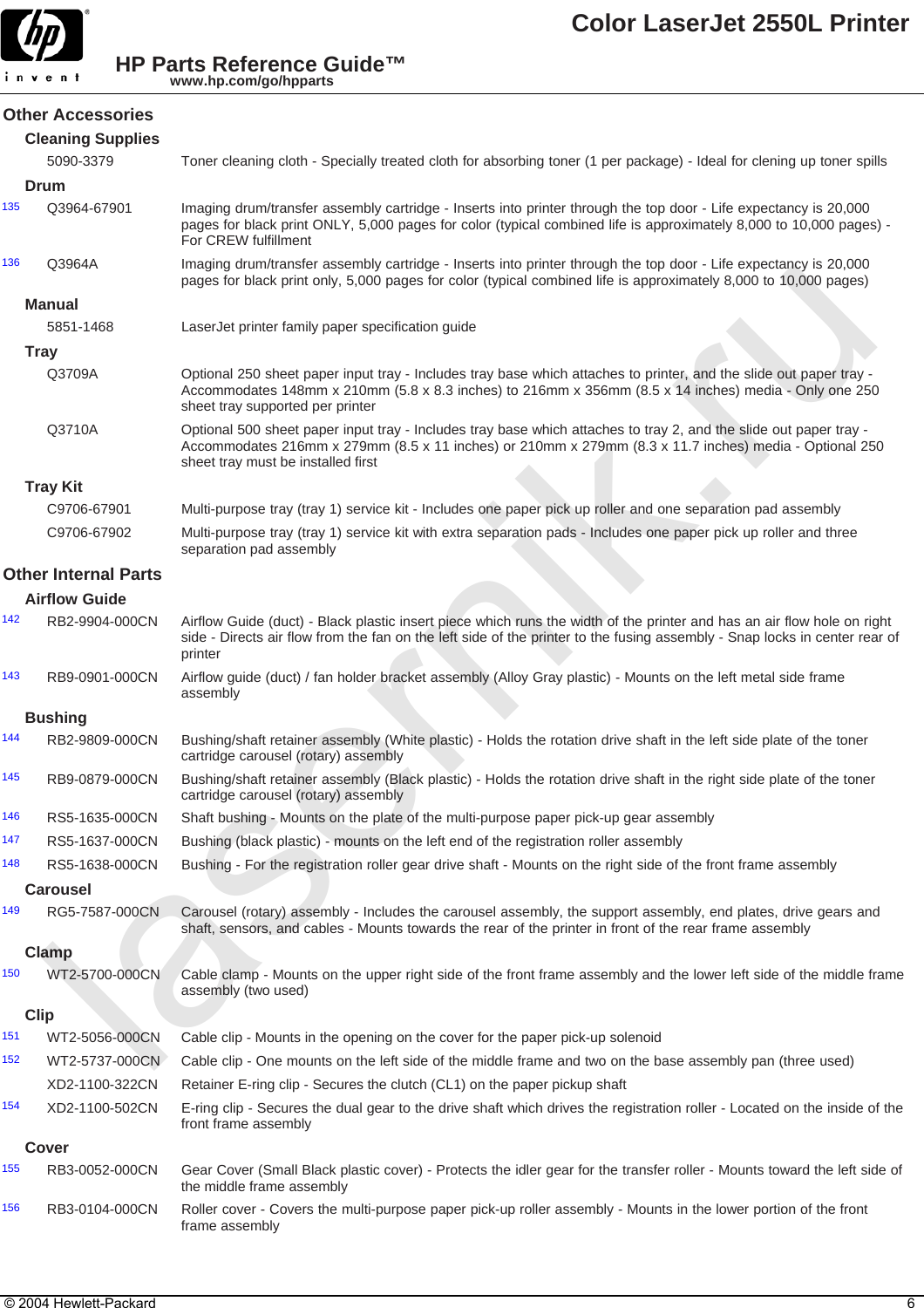

|     | <b>Other Internal Parts</b> |                                                                                                                                                                                                                                                        |
|-----|-----------------------------|--------------------------------------------------------------------------------------------------------------------------------------------------------------------------------------------------------------------------------------------------------|
|     | Cover                       |                                                                                                                                                                                                                                                        |
| 157 | RB3-0120-000CN              | Solenoid cover (Steel) - Cover for the multi-purpose tray pickup roller solenoid (SL92)                                                                                                                                                                |
|     | <b>Damper</b>               |                                                                                                                                                                                                                                                        |
| 158 | RB2-6248-000CN              | Damper assembly (Gray plastic piece with small 13 tooth gear on it) - Helps to reduce clunking when the paper pick-<br>up roller is engaged - engages the paper pick-up roller                                                                         |
|     | <b>Drive Assembly</b>       |                                                                                                                                                                                                                                                        |
| 159 | RG5-7592-000CN              | Rotary drive assembly - Includes the carousel rotating motor (DCM703), toner cartridge drive motor (PM705),<br>developing rotary stopper solenoid (SL93), bracket, and gears - Mounts on the right top rear of the print engine                        |
|     | <b>Flag</b>                 |                                                                                                                                                                                                                                                        |
| 160 | RB2-9925-000CN              | Sensor arm and flag - Activates the photosensor (Does NOT include the roller)                                                                                                                                                                          |
| 161 | RB3-0135-000CN              | Test print flag (Black lever) - Used to activate the print engine test switch - Mounts in a metal holder in the upper left<br>of the front frame assembly                                                                                              |
|     | Gear                        |                                                                                                                                                                                                                                                        |
| 162 | RB3-0022-000CN              | 22 tooth gear (Black plastic) - Small gear with diagonally cut teeth - Idler gear between the transfer roller assembly<br>and the feed drive shaft - Mounts on the left side of the middle frame assembly                                              |
| 163 | RB3-0091-000CN              | 16 tooth gear (Black plastic) - Gear with large stop tooth and shaft lock tab - Used as part of the mechanism to<br>disengage the drive cams for the imaging drum/transfer assembly - Mounts on the inside of the right side metal<br>chassis assembly |
| 164 | RB3-0092-000CN              | 15 tooth gear with drive shaft (Black plastic) - Used as part of the mechanism to disengage the drive cams for the<br>imaging drum/transfer assembly - Mounts on the right side metal chassis frame                                                    |
| 165 | RS7-0418-000CN              | 26 tooth gear (Black plastic) - Has 1/8th portion of gear cut away - Mounts on the end of the paper pick-up roller for<br>the multi-purpose input tray (tray 1)                                                                                        |
| 166 | RS7-0424-000CN              | Dual gear - 20 tooth / 40 tooth - Mounts on the right side of the front frame assembly                                                                                                                                                                 |
| 167 | RS7-0425-000CN              | 30 tooth gear (White plastic) - Part of the drive gears for the registration roller - Mounts on inside of the front frame<br>assembly on the right side                                                                                                |
| 168 | RS7-0426-000CN              | Dual gear - 26 tooth / 50 tooth (White plastic) - Part of the drive gears for the registration roller - Mounts on inside of<br>the front frame assembly on the right side                                                                              |
| 169 | RS7-0428-000CN              | 30 tooth gear (White plastic) - Mounts on the end of the registration roller drive shaft                                                                                                                                                               |
| 170 | RS7-0429-000CN              | 26 tooth gear (White plastic) - Has recess for shaft drive pin - Mounts on the right side of the front fame assembly                                                                                                                                   |
| 171 | RS7-0435-000CN              | Dual gear - 32 tooth / 37 tooth (White plastic) - Drives the upper top bin output roller - Mounts on the right side of the<br>rear frame assembly                                                                                                      |
| 172 | RS7-0436-000CN              | Dual gear - 37 tooth / 43 tooth (White plastic) - Part of the gear train for driving the upper top bin output roller -<br>Mounts on the right side of the rear frame assembly                                                                          |
| 173 | RS7-0437-000CN              | 51 tooth gear (White plastic) - Main drive gear for both the upper and lower top bin output rollers                                                                                                                                                    |
| 174 | RS7-0570-000CN              | 81 tooth gear - Mounts on a pin on the right side plate front assembly (between the gear retaining bracket and the<br>right side plate)                                                                                                                |
| 175 | RS7-0571-000CN              | Dual gear - 23 tooth / 54 tooth - Small gear that mounts toward the front on a short shaft between the gear retainer<br>bracket and the right side plate front assembly                                                                                |
| 176 | RS7-0572-000CN              | Dual gear - 31 tooth / 90 tooth - Mounts on a pin on the right side plate front assembly (between the gear retaining<br>bracket and the right side plate)                                                                                              |
| 177 | RS7-0573-000CN              | 186 tooth gear - Uppermost large gear that mounts on a short shaft between the gear retainer bracket and the right<br>side plate front assembly                                                                                                        |
| 178 | RS7-0574-000CN              | Dual gear - 32 tooth / 123 tooth - Large gear which mounts toward the front on the right side plate front assembly                                                                                                                                     |
|     | <b>Gear Assembly</b>        |                                                                                                                                                                                                                                                        |
| 179 | RG5-6938-000CN              | Gear assembly - Metal plate with two White plastic gears attached - Part of the drive gears for the paper pick-up<br>roller for the multi-purpose input tray (tray 1) - Mounts on the right side of the front frame assembly                           |
|     | Guide                       |                                                                                                                                                                                                                                                        |
| 180 | RB2-9852-000CN              | Rotary release guide - Small plastic clip that allows for manual carousel rotation (with a straightened paper clip) for<br>removing toner cartridges without power - Mounts in the top front of the rotary drive assembly                              |
| 181 | RB2-9903-000CN              | Cable guide (Quartz Gray plastic) - Protects and supports the upper cable assembly - Mounts to the right rear on the<br>laser/scanner support assembly                                                                                                 |
| 182 | RB2-9954-000CN              | Left paper feed guide (small Black plastic arm) - Mounts to the left of the separation pad assembly on the lower front<br>frame assembly                                                                                                               |
| 183 | RB2-9955-000CN              | Right paper feed guide (small Black plastic arm) - Mounts to the right of the separation pad assembly on the lower<br>front frame assembly                                                                                                             |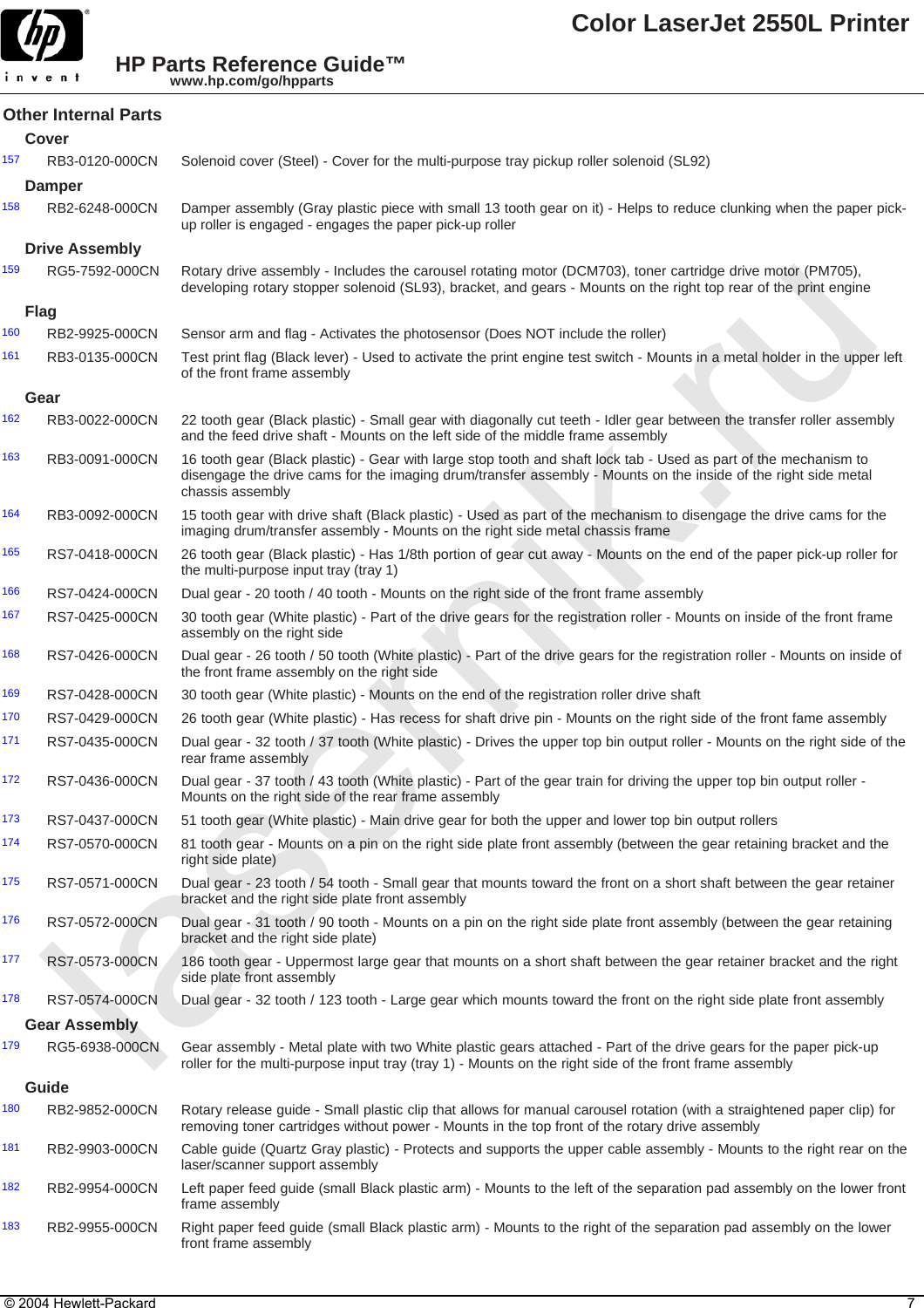

|     | <b>Other Internal Parts</b> |                                                                                                                                                                                                                                                            |
|-----|-----------------------------|------------------------------------------------------------------------------------------------------------------------------------------------------------------------------------------------------------------------------------------------------------|
|     | Guide                       |                                                                                                                                                                                                                                                            |
| 184 | RF5-4065-000CN              | Entrance guide assembly - Mounts in front of the tranfer roller assembly (behind the transfer inlet guide)                                                                                                                                                 |
| 185 | RG5-6935-000CN              | Left cartridge guide assembly - For the imaging drum/transfer assembly - Mounts on the left metal side frame                                                                                                                                               |
|     | <b>Holder</b>               |                                                                                                                                                                                                                                                            |
| 186 | RB2-9924-000CN              | Sensor assembly mounting holder - For mounting the leading edge paper sensor for the fusing assembly (PS720) -<br>Mounts to the underside of the middle frame assembly                                                                                     |
| 187 | RB3-0023-000CN              | Interlock switch holder (Quartz Gray plastic) - Mounts to the laser/scanner support assembly - Towards the left rear<br>of the printer                                                                                                                     |
|     | Insulator                   |                                                                                                                                                                                                                                                            |
| 188 | RB3-0007-000CN              | Insulating sheet (Transparent plastic) - Mounts between the bottom pan and the high and low voltage power supply<br>boards                                                                                                                                 |
|     | Label                       |                                                                                                                                                                                                                                                            |
| 189 | RS6-8668-000CN              | High voltage caution label - Mounts on the airflow guide / fan bracket assembly                                                                                                                                                                            |
|     | Pad                         |                                                                                                                                                                                                                                                            |
| 190 | RF5-4047-000CN              | Light blocking pad assembly - Black plastic frame with soft rubber gasket and stiff conductive Mylar piece<br>(grounded) - Mounts to the top center of the front frame assembly                                                                            |
|     | <b>Plate</b>                |                                                                                                                                                                                                                                                            |
| 191 | RB2-9916-000CN              | Mounting/grounding plate - For the engaging motor (PM704) - Mounts in the recess on the upper left side of the rear<br>frame assembly                                                                                                                      |
| 192 | RB3-1113-000CN              | Grounding plate - Small plate with grounding finger - Grounds the end of the carousel drive shaft - Mounts towards<br>the top on the left side plate assembly                                                                                              |
|     | <b>Pressure Assembly</b>    |                                                                                                                                                                                                                                                            |
| 193 | RG5-7589-000CN              | Carousel pressure (support) assembly - Includes the main rear support, E-label reader assembly, engaging sensor,<br>and the engaging rod shaft - Primary support structure for the toner cartridge carousel                                                |
|     | <b>Rack Slide</b>           |                                                                                                                                                                                                                                                            |
| 194 | RB3-0090-000CN              | Rack slide - White plastic piece with gear teeth layed out in rack form on both sides - Part of the mechanism that<br>disengages the imaging drum/transfer assembly cams when the top cover is opened - Mounts vertically on the metal<br>right side frame |
|     | <b>Roller Assembly</b>      |                                                                                                                                                                                                                                                            |
| 195 | RG5-7595-000CN              | Lower top bin output roller assembly - Includes the shaft with four rubber rollers, two bushing/shaft retainers, and the<br>drive gear - Mounts in the center on the rear frame assembly (above the fusing assembly)                                       |
|     | <b>Screw</b>                |                                                                                                                                                                                                                                                            |
| 196 | XA9-0849-000CN              | M3 truss-head phillips screw with machine threads - 6mm long - Primarily used to secure metal to metal parts                                                                                                                                               |
| 197 | XA9-0890-000CN              | M3 truss-head phillips screw with machine threads - 6mm long - Primarily used to secure metal to metal parts                                                                                                                                               |
| 198 | XA9-1262-000CN              | M4 pan-head phillips screw with self-tapping threads - 10mm long - Used primarily to secure metal parts to the<br>internal plastic frames                                                                                                                  |
| 199 | XA9-1328-000CN              | M3 pan-head phillips screw - 10mm long - Used to secure the fusing assembly drive motor to the right side plate                                                                                                                                            |
| 200 | XA9-1355-000CN              | M3 pan-head phillips screw with machine threads - 8mm long - Used to secure the thermistor to the right side plate<br>and the power supply PC boards the the base assembly pan                                                                             |
|     | <b>Shaft</b>                |                                                                                                                                                                                                                                                            |
| 201 | RB3-0060-000CN              | Idler gear shaft - Short metal rod - Shaft for the transfer and feed drive idler roller - Mounts on the left side of the<br>middle frame assembly                                                                                                          |
|     | <b>Shield</b>               |                                                                                                                                                                                                                                                            |
| 202 | RB2-9932-000CN              | RFI shield - Parallel wire form mounted over the fan - Mounts on the fan air duct assembly on the left side of the<br>printer                                                                                                                              |
|     | <b>Shutter</b>              |                                                                                                                                                                                                                                                            |
| 203 | RG5-6940-000CN              | Registration shutter assembly - Includes the metal roller, mounting frame, grounding springs, and the dual coupling<br>gear - Mounts over the registration roller at the front of the middle frame assembly                                                |
|     | <b>Sideplate</b>            |                                                                                                                                                                                                                                                            |
| 204 | RG5-6942-000CN              | Left side carousel plate assembly - End plate under the rotational toner cartridge carousel - Includes all of the high<br>voltage contacts for the toner cartridges - Mounts on the metal carousel support frame                                           |
| 205 | RG5-7580-000CN              | Right side plate rear assembly - Includes the rear half of the metal right side plate and the two associated gears -<br>Mounts on rear half of right side of printer                                                                                       |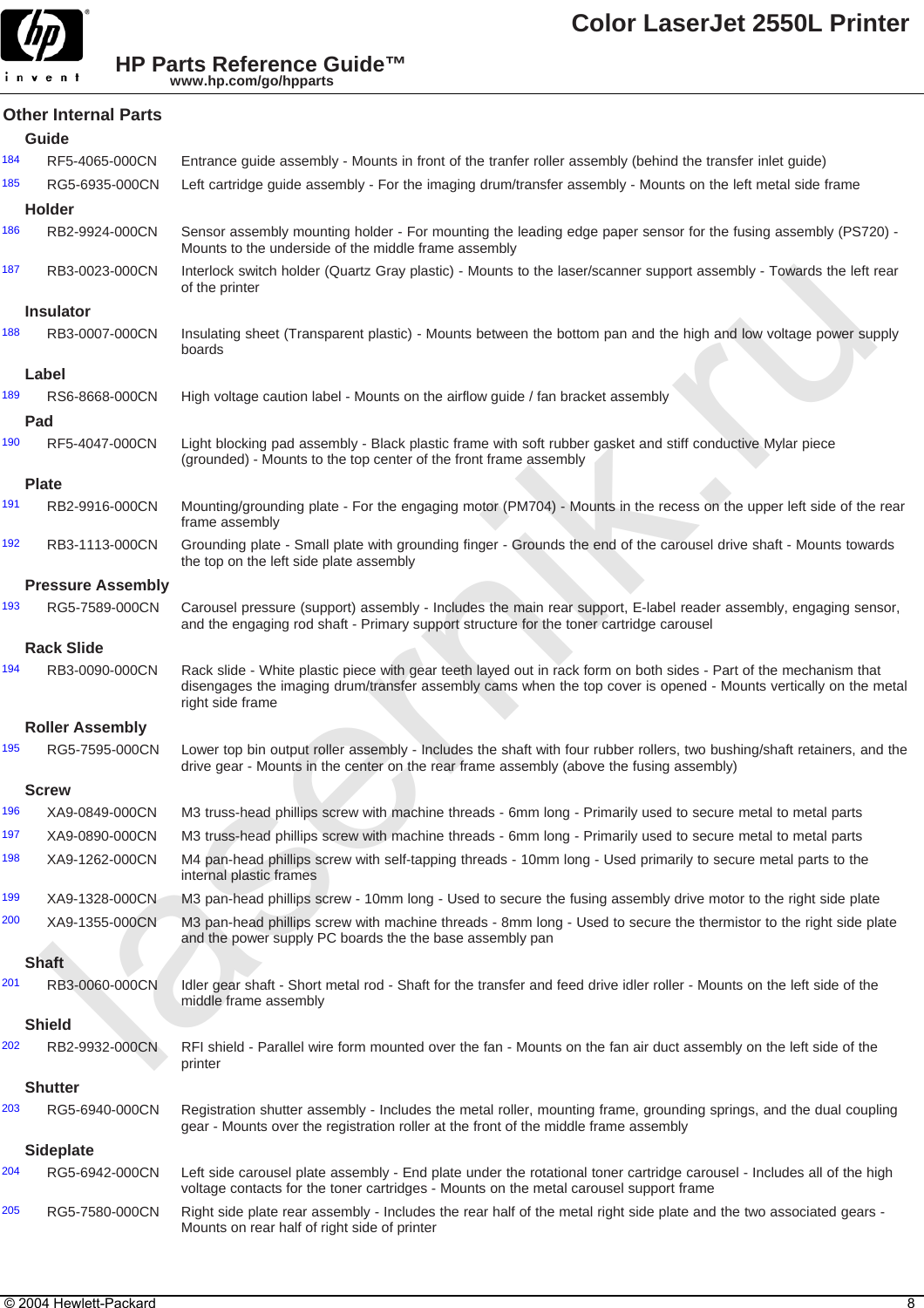

| Other Internal Parts |  |
|----------------------|--|
|                      |  |

| 206 | RG5-7581-000CN | Right side plate front assembly - Includes the front half of the metal frame assembly, gears, imaging drum/transfer |
|-----|----------------|---------------------------------------------------------------------------------------------------------------------|
|     |                | assembly drive cams, cover engaging mechanism, roller engaging clutch (CL2), and main drive motor (DCM701) -        |
|     |                | Mounts on the right side                                                                                            |

#### **Spring**

**Sideplate**

- 207 RB3-0121-000CN Right retaining spring Helps to secure and ground the imaging drum/transfer assembly in the printer Mounts on the upper right side of the front frame assembly
- 208 RB3-0122-000CN Left retaining spring Helps to secure the imaging drum/transfer assembly in the printer Mounts on the upper left side of the front frame assembly
- 209 RS6-2030-000CN Tension spring Provides support tension for the multi-purpose front input tray guide assembly (two used)
- 210 RS6-2766-000CN Tension spring Provides a small amount of return tension for the sensor flag arm on the leading edge sensor for the fusing assembly (PS720)

#### **Standoff**

#### **Support**

- 212 RB3-0062-000CN PC board support (Black plastic holder) For mounting the small sub-high voltage board above the high voltage board
- 213 RG5-6907-000CN Laser/scanner support assembly (sheet metal plate) Crossmember between the two side frames Support for the laser/scanner assembly, the toner cartridge carousel drive motor, and the cover interlock switch assembly

#### **Tray**

#### **Paper Input Tray Parts**

#### **Guide**

- 215 RG5-7584-000CN Paper guide assembly Paper width adjustable guide assembly for the multi-purpose front input tray (tray 1) Mounts with the two hinges on the lower portion of the front frame assembly
- **Hinge** 216 RB9-0889-000CN Tray hinge - For the left side of the multi-purpose front input tray (tray 1) - Mounts in the lower portion of the front frame assembly
- 217 RB9-0890-000CN Tray hinge For the right side of the multi-purpose front input tray (tray 1) Mounts in the lower portion of the front frame assembly

#### **Tray Assembly**

#### **Tray Kit**

#### **Paper Path Parts**

| 208 | RB3-0122-000CN                | Left retaining spring - Helps to secure the imaging drum/transfer assembly in the printer - Mounts on the upper left<br>side of the front frame assembly                                                                    |  |
|-----|-------------------------------|-----------------------------------------------------------------------------------------------------------------------------------------------------------------------------------------------------------------------------|--|
| 209 | RS6-2030-000CN                | Tension spring - Provides support tension for the multi-purpose front input tray guide assembly (two used)                                                                                                                  |  |
| 210 | RS6-2766-000CN                | Tension spring - Provides a small amount of return tension for the sensor flag arm on the leading edge sensor for<br>the fusing assembly (PS720)                                                                            |  |
|     | <b>Standoff</b>               |                                                                                                                                                                                                                             |  |
| 211 | VT2-0012-005CN                | PC Board support - Plastic standoff for supporting a PC board - Supports the high voltage board on the base<br>assembly metal pan (six used)                                                                                |  |
|     | <b>Support</b>                |                                                                                                                                                                                                                             |  |
| 212 | RB3-0062-000CN                | PC board support (Black plastic holder) - For mounting the small sub-high voltage board above the high voltage<br>board                                                                                                     |  |
| 213 | RG5-6907-000CN                | Laser/scanner support assembly (sheet metal plate) - Crossmember between the two side frames - Support for the<br>laser/scanner assembly, the toner cartridge carousel drive motor, and the cover interlock switch assembly |  |
|     | <b>Tray</b>                   |                                                                                                                                                                                                                             |  |
| 214 | RB3-0019-000CN                | Toner catch tray (curved Black plastic piece) - Holds residual toner from photosensitive drum - Mounts just below<br>the toner cartridge carousel on the bottom frame assembly                                              |  |
|     | <b>Paper Input Tray Parts</b> |                                                                                                                                                                                                                             |  |
|     | Guide                         |                                                                                                                                                                                                                             |  |
| 215 | RG5-7584-000CN                | Paper guide assembly - Paper width adjustable guide assembly for the multi-purpose front input tray (tray 1) -<br>Mounts with the two hinges on the lower portion of the front frame assembly                               |  |
|     | <b>Hinge</b>                  |                                                                                                                                                                                                                             |  |
| 216 | RB9-0889-000CN                | Tray hinge - For the left side of the multi-purpose front input tray (tray 1) - Mounts in the lower portion of the front<br>frame assembly                                                                                  |  |
| 217 | RB9-0890-000CN                | Tray hinge - For the right side of the multi-purpose front input tray (tray 1) - Mounts in the lower portion of the front<br>frame assembly                                                                                 |  |
|     | <b>Tray Assembly</b>          |                                                                                                                                                                                                                             |  |
| 218 | RG5-7585-000CN                | Multi-purpose front input tray assembly (tray 1) - Includes the front cover piece, pull-out paper support, and the flip-<br>out extender - Mounts on front of printer (on the front frame assembly)                         |  |
|     | <b>Tray Kit</b>               |                                                                                                                                                                                                                             |  |
|     | C9706-67901                   | Multi-purpose tray (tray 1) service kit - Includes one paper pick up roller and one separation pad assembly                                                                                                                 |  |
|     | C9706-67902                   | Multi-purpose tray (tray 1) service kit with extra separation pads - Includes one paper pick up roller and three<br>separation pad assembly                                                                                 |  |
|     | <b>Paper Path Parts</b>       |                                                                                                                                                                                                                             |  |
|     | <b>Belt</b>                   |                                                                                                                                                                                                                             |  |
| 221 | RB1-8668-030CN                | Feed guide drive belt - Small belt approximately 5/16 inch wide with 'A' shaped ribs on it - Between the feed drive<br>roller and the small center roller - Driven via the transfer roller gear train                       |  |
| 222 | RB3-0063-000CN                | Feed belt - Small black rubber belt approximately 1/8 inch wide with little 'A' shaped ribs on it - Goes between the<br>feed drive roller and the pulley rollers (eight used)                                               |  |
|     | <b>Bushing</b>                |                                                                                                                                                                                                                             |  |
| 223 | RB2-3043-000CN                | Left roller bushing - Acts as the bearing and retainer for the left end of the paper pick-up roller assembly (tray 1) -<br>Mounts on the left side of the front frame assembly                                              |  |
| 224 | RB2-3044-000CN                | Right roller bushing - Acts as the bearing and retainer for the right end of the paper pick-up roller assembly (tray 1) -<br>Mounts on the right side of the front frame assembly                                           |  |
|     |                               |                                                                                                                                                                                                                             |  |

RB3-1094-000CN Bushing assembly (Black plastic bushing with small guide roller on top) - Holds the right end of the transfer roller assembly in the middle frame assmebly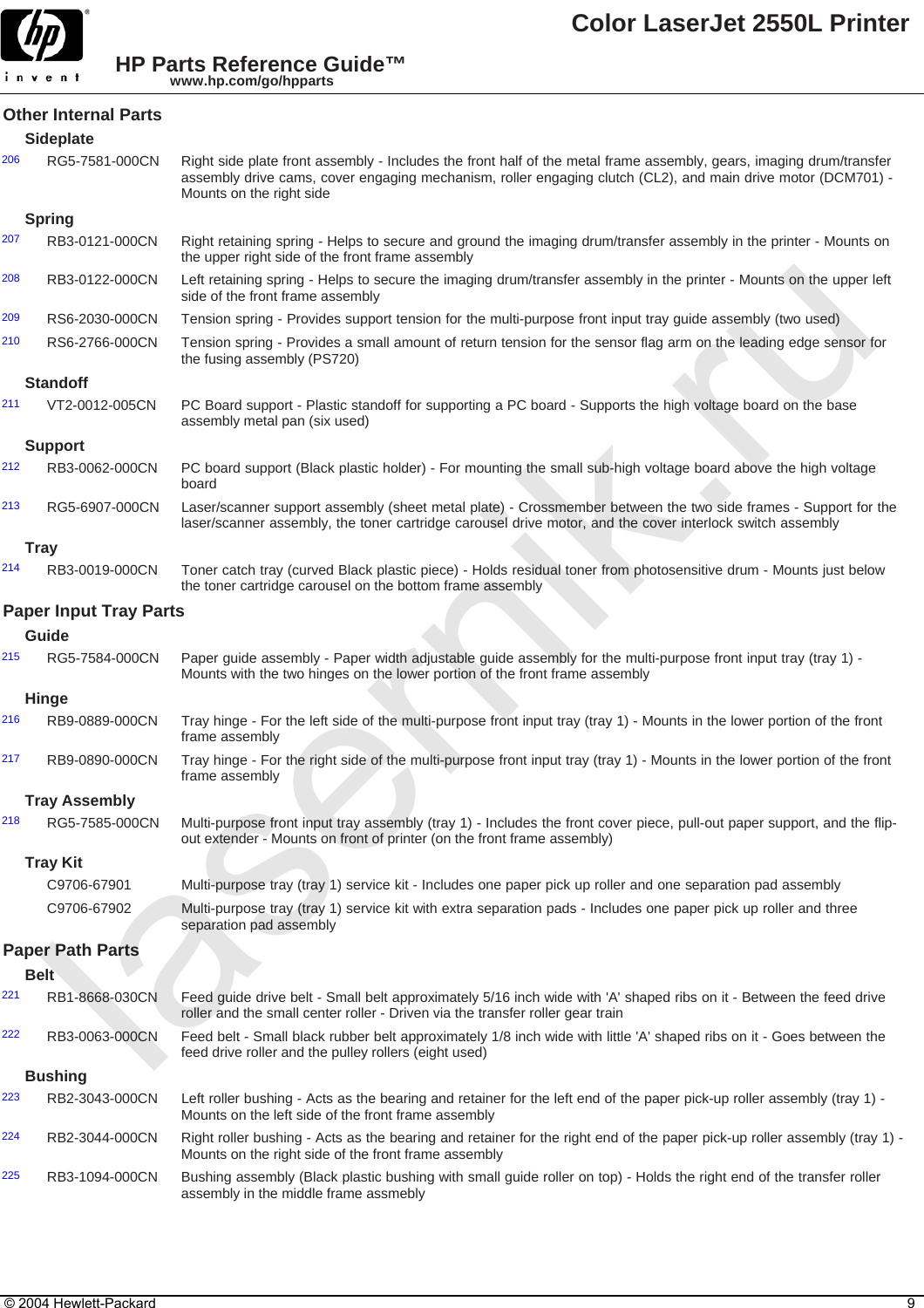

|     | <b>Paper Path Parts</b> |                                                                                                                                                                                                                                                                |
|-----|-------------------------|----------------------------------------------------------------------------------------------------------------------------------------------------------------------------------------------------------------------------------------------------------------|
|     | Drum                    |                                                                                                                                                                                                                                                                |
| 226 | Q3964-67901             | Imaging drum/transfer assembly cartridge - Inserts into printer through the top door - Life expectancy is 20,000<br>pages for black print ONLY, 5,000 pages for color (typical combined life is approximately 8,000 to 10,000 pages) -<br>For CREW fulfillment |
| 227 | Q3964A                  | Imaging drum/transfer assembly cartridge - Inserts into printer through the top door - Life expectancy is 20,000<br>pages for black print only, 5,000 pages for color (typical combined life is approximately 8,000 to 10,000 pages)                           |
|     | <b>Flag</b>             |                                                                                                                                                                                                                                                                |
| 228 | RB2-9925-000CN          | Sensor arm and flag - Activates the photosensor (Does NOT include the roller)                                                                                                                                                                                  |
| 229 | RB3-0111-000CN          | Paper flag - Plastic rod with paper sensing flag on one end and sensor activator flag on the other - Senses paper<br>coming from the multi-purpose front input tray (tray 1)                                                                                   |
|     | <b>Fusing Assembly</b>  |                                                                                                                                                                                                                                                                |
| 230 | RG5-7572-000CN          | Fusing assembly - For 110V to 127V AC operation - Bonds the toner to the paper with heat - Slides in and locks in<br>lower rear of printer                                                                                                                     |
| 231 | RG5-7573-000CN          | Fusing assembly - For 220V to 240V AC operation - Bonds the toner to the paper with heat - Slides in and locks in<br>lower rear of printer                                                                                                                     |
|     | Guide                   |                                                                                                                                                                                                                                                                |
| 232 | RB2-9954-000CN          | Left paper feed guide (small Black plastic arm) - Mounts to the left of the separation pad assembly on the lower front<br>frame assembly                                                                                                                       |
| 233 | RB2-9955-000CN          | Right paper feed guide (small Black plastic arm) - Mounts to the right of the separation pad assembly on the lower<br>front frame assembly                                                                                                                     |
| 234 | RB3-1088-000CN          | Transfer inlet guide assembly - Angled metal guide between the registration roller and the transfer roller - Mounts to<br>the middle frame assembly                                                                                                            |
|     | Pad                     |                                                                                                                                                                                                                                                                |
| 235 | RF5-4012-000CN          | Separation pad assembly - Includes the separation pad, holder and spring - Mounts below the multi-purpose front<br>input (tray 1) pick-up roller assembly                                                                                                      |
|     | <b>Plate</b>            |                                                                                                                                                                                                                                                                |
| 236 | RB3-0010-000CN          | Feed plate - Center metal plate with slots that the ribs on the middle frame assembly go through - Mounts behind the<br>transfer roller on the middle frame assembly                                                                                           |
|     | <b>Pulley</b>           |                                                                                                                                                                                                                                                                |
| 237 | RB3-0061-000CN          | Pulley roller (accommodates three feed belts) - Small black roller approximately 3.49cm (1.75-inches) long with<br>three ball type pulleys - Mounts just behind the tranfer roller in the middle frame assembly (two used)                                     |
| 238 | RB3-0067-000CN          | Pulley roller (accommodates one feed belt) - Small black roller approximately 1.59cm (0.625-inch) long with one ball<br>type pulley - Mounts just behind the tranfer roller in the middle frame assembly (two used)                                            |
|     | <b>Roller</b>           |                                                                                                                                                                                                                                                                |
| 239 | RB2-7195-000CN          | Sensor flag roller (small White plastic roller) - Mounts in the sensor arm flag for the leading edge paper sensor for<br>the fusing assembly (PS720)                                                                                                           |
| 240 | RB2-9909-000CN          | Pressure roller (small Black hard plastic 'solid' roller) - Rides up against the lower top bin output roller on the middle<br>rear of the printer (two used)                                                                                                   |
| 241 | RB3-0012-000CN          | Belt roller - Small oval shaped roller approximately 1-3/4 inches long - Mounts toward the center of the metal feed<br>plate on the middle frame assembly                                                                                                      |
| 242 | RB3-0160-000CN          | Paper pick up roller (D-shaped) - Mounts on the paper pick up roller assembly for the multi-purpose front input tray<br>(tray 1)                                                                                                                               |
|     | <b>Roller Assembly</b>  |                                                                                                                                                                                                                                                                |
| 243 | RF5-4067-000CN          | Transfer roller assembly - Long Black foam type roller - Transfers static charge to paper - Mounts towards the front<br>and on top of the middle frame assembly                                                                                                |
| 244 | RG5-6897-000CN          | Upper top bin output roller assembly - Includes the shaft with four rubber rollers, two bushing/shaft retainers, two<br>anti-reversing flaps, and the drive gear - Mounts on the top rear of the printer                                                       |
| 245 | RG5-6939-000CN          | Registration roller assembly - Includes the roller, bushings, mounting plate, paper sensor, and the sensor flag -<br>Mounts from the bottom toward the front center of the middle frame assembly                                                               |
| 246 | RG5-6952-000CN          | Paper pick-up roller assembly - Includes the shaft, guide assembly cams, the D-shaped roller, and roller retainers -<br>Picks paper from the multi-purpose front input tray (tray 1) - Mounts in the lower portion of the front frame assembly                 |
|     | <b>Shaft</b>            |                                                                                                                                                                                                                                                                |
| 247 | RB3-0011-000CN          | Feed drive shaft - Long shaft with eight feed belt ball type pulleys and one ribbed feed guide drive belt pulley -<br>Mounts behind the transfer roller on the middle frame assembly                                                                           |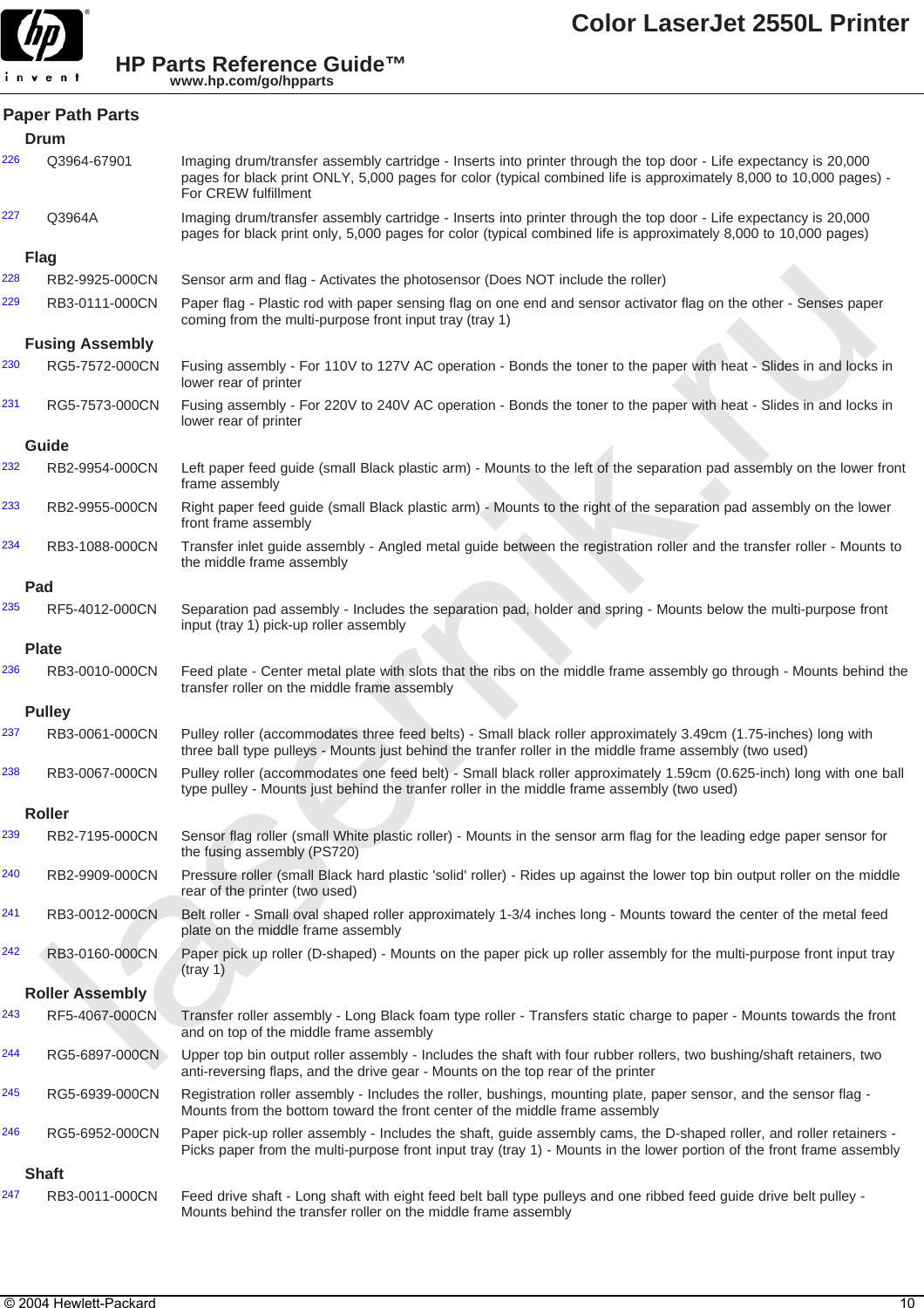

| <b>Paper Path Parts</b> |  |  |
|-------------------------|--|--|
|-------------------------|--|--|

248 RG5-6940-000CN Registration shutter assembly - Includes the metal roller, mounting frame, grounding springs, and the dual coupling gear - Mounts over the registration roller at the front of the middle frame assembly

#### **Spring**

| 249 | RB2-9905-000CN           | Torsion spring - Provides pressure for the upper top bin output pressure rollers (two used)                                         |
|-----|--------------------------|-------------------------------------------------------------------------------------------------------------------------------------|
| 250 | RB2-9952-000CN           | Tray 1 flag spring - Provides torsion for the tray 1 paper sensor flag - Mounts in the lower portion of the front frame<br>assembly |
| 251 | RB2-9999-000CN           | Torsion spring - Secures the belt roller (for the feed drive shaft) in the top of the middle frame assembly                         |
| 252 | RB3-0015-000CN           | Compression spring - Provides upward pressure for the left bushing on the transfer roller assembly                                  |
| 253 | RB3-1065-000CN           | Torsion spring - Provides pressure for the lower top bin output pressure rollers (two used)                                         |
|     | <b>Static Dissipater</b> |                                                                                                                                     |
| 254 | RR3-0009-000CN           | Static eliminator ground plate - Right angled metal piece with small teeth on top edge - Mounts from underneath on                  |

#### **Paper/Transparency/Labels**

|                |                            | doogiiliuly                                                                                                                                                                    |  |  |
|----------------|----------------------------|--------------------------------------------------------------------------------------------------------------------------------------------------------------------------------|--|--|
|                | RB2-9999-000CN             | Torsion spring - Secures the belt roller (for the feed drive shaft) in the top of the middle frame assembly                                                                    |  |  |
|                | RB3-0015-000CN             | Compression spring - Provides upward pressure for the left bushing on the transfer roller assembly                                                                             |  |  |
|                | RB3-1065-000CN             | Torsion spring - Provides pressure for the lower top bin output pressure rollers (two used)                                                                                    |  |  |
|                | <b>Static Dissipater</b>   |                                                                                                                                                                                |  |  |
|                | RB3-0009-000CN             | Static eliminator ground plate - Right angled metal piece with small teeth on top edge - Mounts from underneath on<br>the middle frame assembly just behind the pulley rollers |  |  |
|                | aper/Transparency/Labels   |                                                                                                                                                                                |  |  |
|                | <b>Film (Transparency)</b> |                                                                                                                                                                                |  |  |
|                | C2934A                     | Color LaserJet transparency film - A size (8.5 x 11-inches) - 50 sheets per box                                                                                                |  |  |
|                | C2936A                     | Color LaserJet transparency film - A4 size (21.0cm x 29.7cm) - 50 sheets per box                                                                                               |  |  |
|                | <b>Labels</b>              |                                                                                                                                                                                |  |  |
|                | Q2550A                     | White full-sheet labels - A size (8.5 x 11-inches) - 25 sheets                                                                                                                 |  |  |
|                | Q2551A                     | White full-sheet labels - A size (8.5 x 11-inches) - 100 sheets                                                                                                                |  |  |
|                | Q2587A                     | White labels - 2.54cm (1in) x 6.67cm (2.63in) labels - 25 sheets                                                                                                               |  |  |
|                | Q2588A                     | White labels - 2.54cm (1in) x 6.67cm (2.63in) labels - 100 sheets                                                                                                              |  |  |
|                | Q2589A                     | White address labels - 3.39cm (1.33in) x 10.2cm (4in) labels - 25 sheets                                                                                                       |  |  |
|                | Q2590A                     | White address labels - 3.39cm (1.33in) x 10.2cm (4in) labels - 100 sheets                                                                                                      |  |  |
|                | Q2591A                     | White shipping labels - 5.08cm (2in) x 10.2cm (4in) labels - 25 sheets                                                                                                         |  |  |
|                | Q2592A                     | White shipping labels - 5.08cm (2in) x 10.2cm (4in) labels - 100 sheets                                                                                                        |  |  |
|                | Q2593A                     | White address labels - 1.27cm (0.5in) x 4.45cm (1.75in) labels - 25 sheets                                                                                                     |  |  |
|                | Q2594A                     | White address labels - 8.47cm (3.33in) x 10.2cm (4in) labels - 100 sheets                                                                                                      |  |  |
|                | Paper                      |                                                                                                                                                                                |  |  |
|                | Q1298A                     | LaserJet Satin finish tough paper - A size (8.5 x 11-inches) - Will not tear and will withstand outdoor weather<br>conditions - Can print on both sides                        |  |  |
|                | Q1298B                     | LaserJet Satin finish tough paper - A4 size (21.0cm x 29.7cm) - Will not tear and will withstand outdoor weather<br>conditions - Can print on both sides - 50 sheets per box   |  |  |
|                | Q2413A                     | Premium LaserJet cover paper - Heavyweight (75lb), smooth finish on both sides, 96 brightness - A size (8.5 x 11-<br>inches) - 100 sheets per box                              |  |  |
| Paper (Glossy) |                            |                                                                                                                                                                                |  |  |
|                | Q2415A                     | Soft gloss LaserJet paper - Soft gloss finish on both sides, 95 brightness - A size (8.5 x 11-inches) - 500 sheets per<br>box                                                  |  |  |
|                | Q2417A                     | Soft gloss LaserJet paper - Soft gloss finish on both sides, 95 brightness - A4 size (21.0cm x 29.7cm) - 250 sheets<br>per box                                                 |  |  |
|                | Q6541A                     | Soft gloss, bright white LaserJet paper - A size (8.5 x 11-inches) - 200 sheets per box                                                                                        |  |  |
|                | Q6542A                     | Soft gloss, bright white LaserJet paper - A4 size (21.0cm x 29.7cm) - 200 sheets per box                                                                                       |  |  |
|                | Q6545A                     | Glossy LaserJet paper - Gloss finish on both sides, 95 brightness - A size (8.5 x 11-inches) - 200 sheets per box                                                              |  |  |
|                | Q6547A                     | Glossy LaserJet paper - Gloss finish on both sides, 95 brightness - A4 size (21.0cm x 29.7cm) - 200 sheets per box                                                             |  |  |
|                | Paper (Matte)              |                                                                                                                                                                                |  |  |
|                | Q6543A                     | Matte brochure (Heavyweight) laser paper - A size (8.5 x 11-inches) - 150 sheets per box                                                                                       |  |  |
|                | Q6544A                     | Matte brochure (Heavyweight) laser paper - A4 size (21.0cm x 29.7cm) - 150 sheets per box                                                                                      |  |  |
|                | Q6549A                     | Photo and imaging LaserJet paper - Matte finish on both sides, 96 brightness - A size (8.5 x 11-inches) - 100 sheets<br>per box                                                |  |  |
|                | Q6550A                     | Photo and imaging LaserJet paper - Matte finish on both sides, 96 brightness - A4 size (21.0cm x 29.7cm) - 100<br>sheets per box                                               |  |  |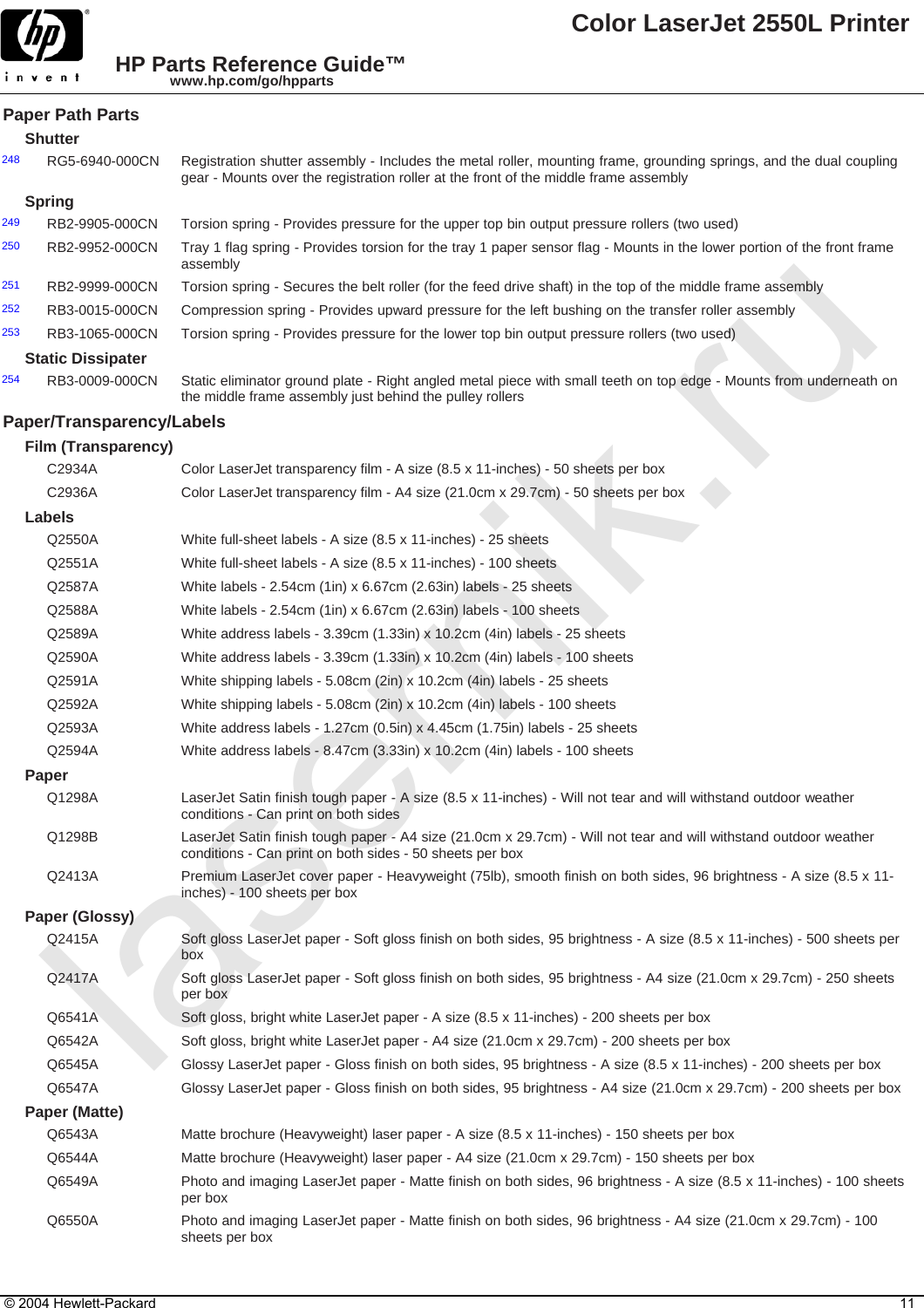

**Main Assembly Locator**

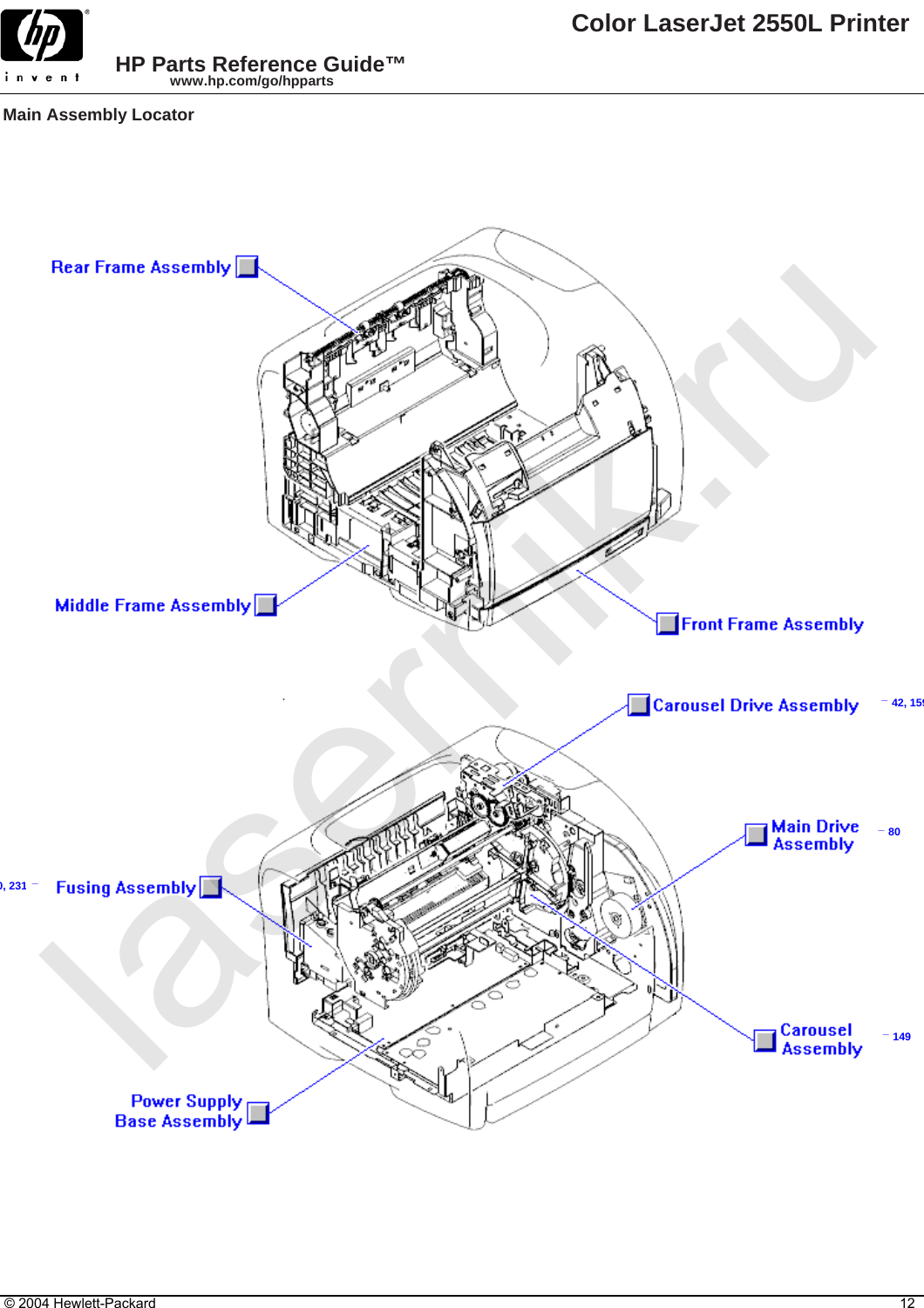

**PC Board Assembly Locator**

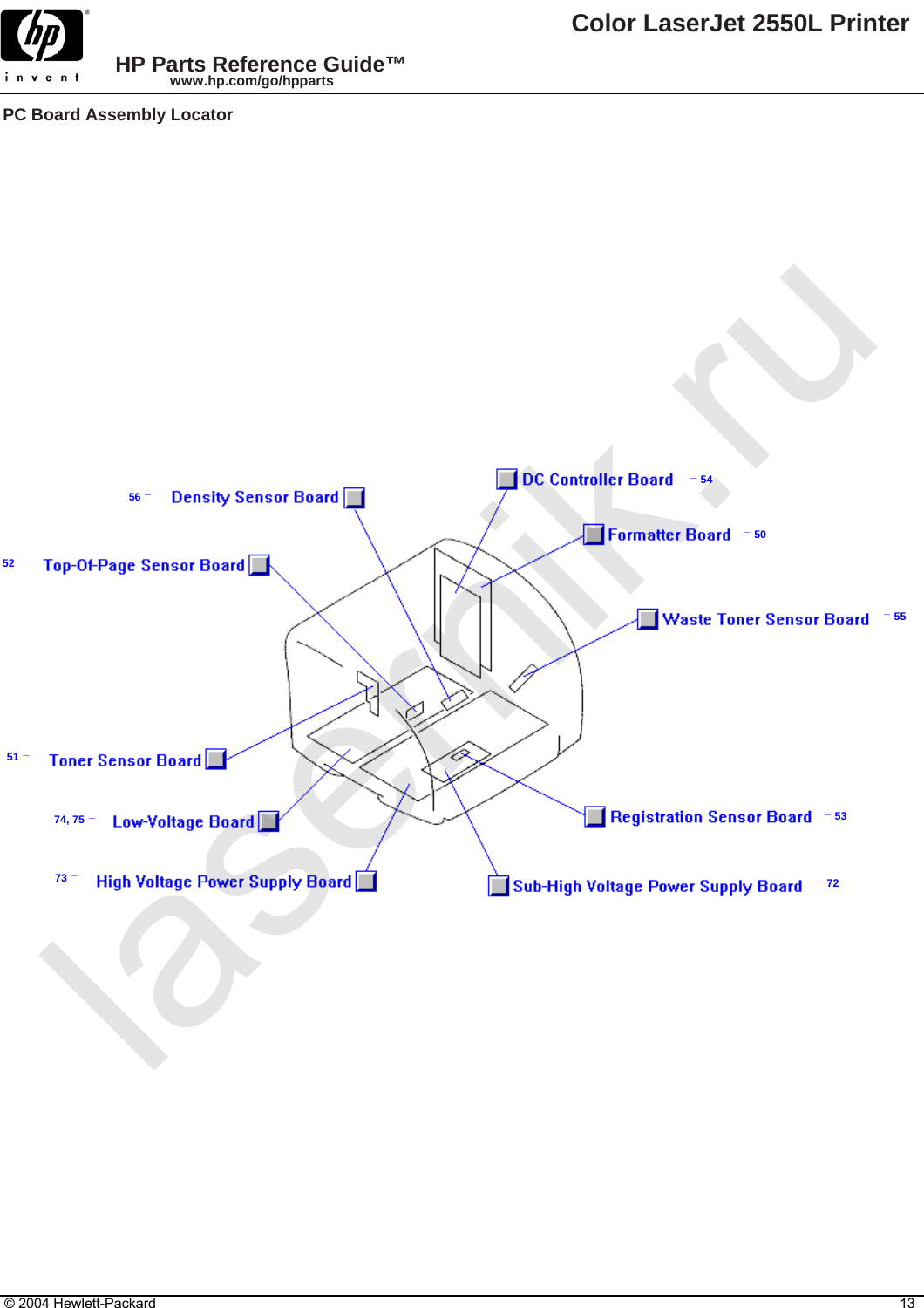

**External Covers**

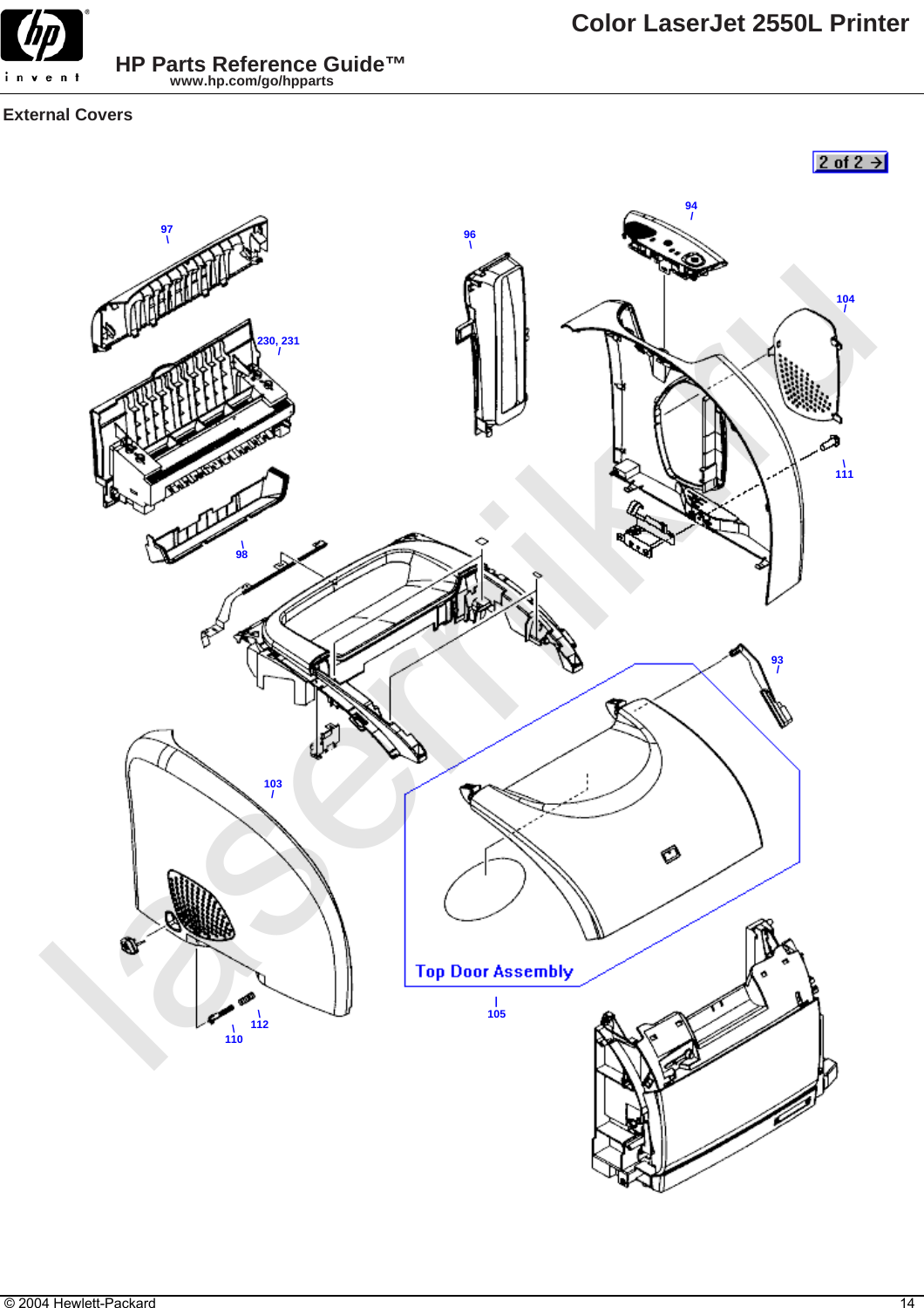

**Color LaserJet 2550L Printer**

**External Covers (Assemblies)**

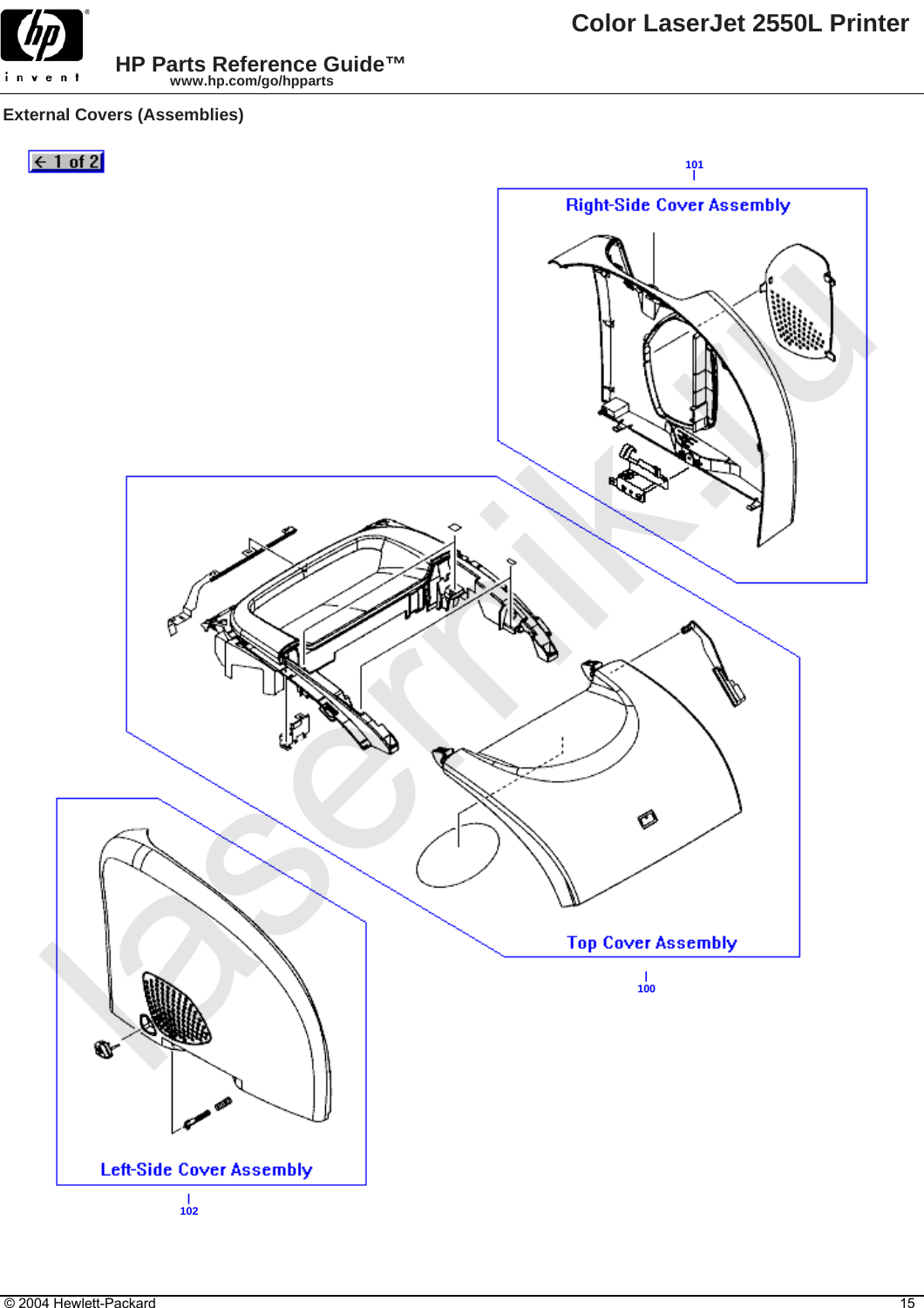

# **Front Frame Assembly**

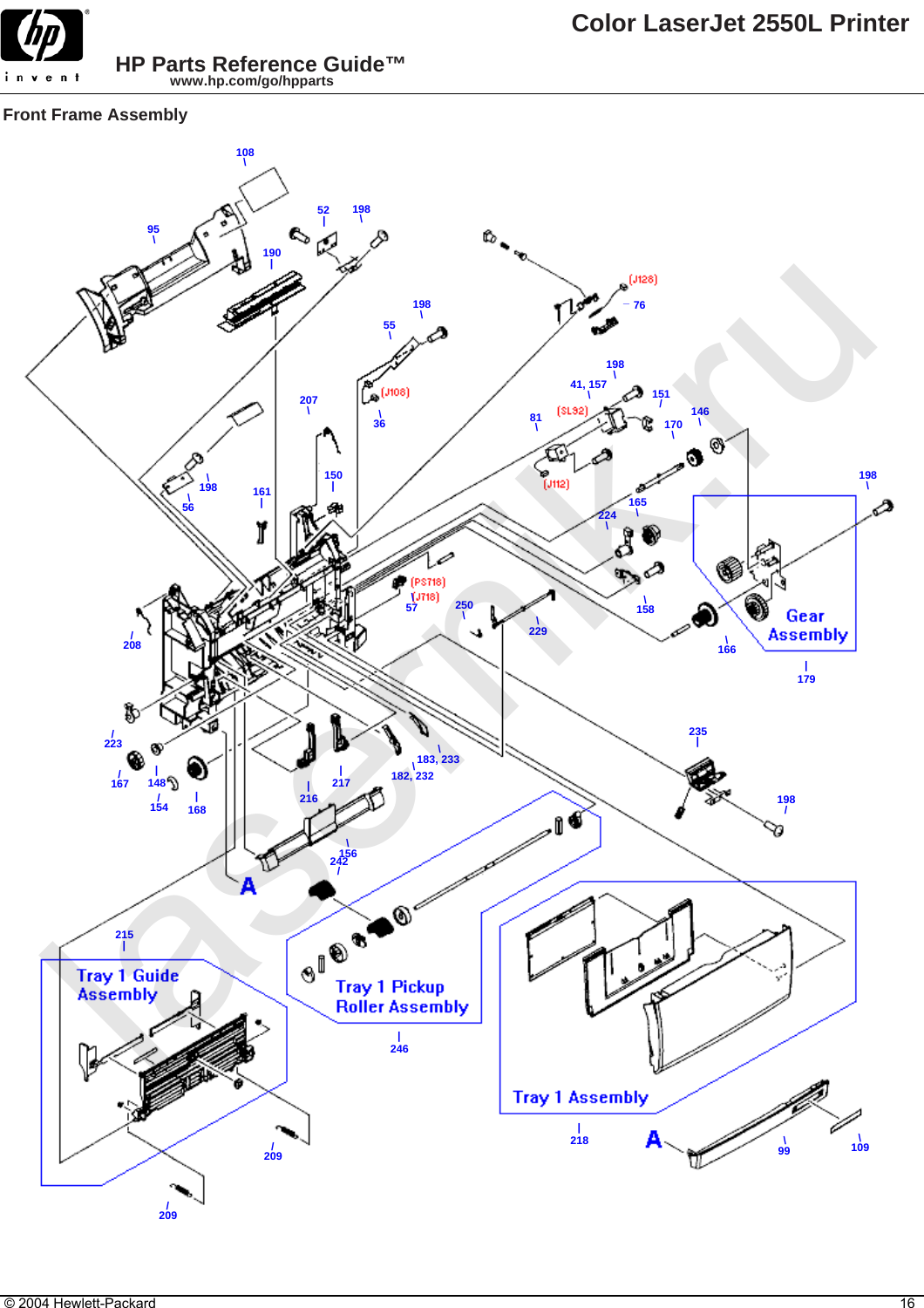

**Internal Components (1 of 2)**

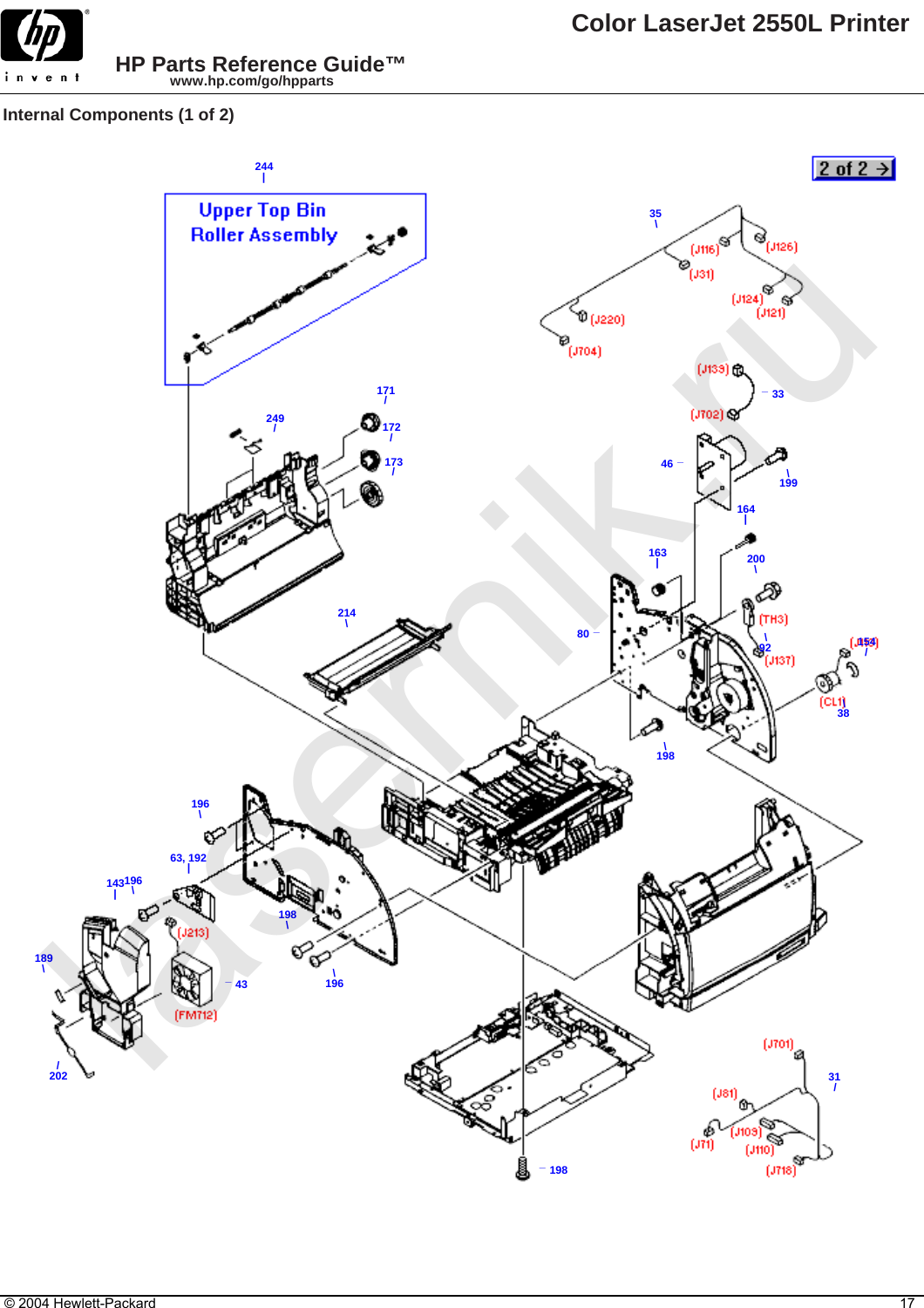

**Internal Components (2 of 2)**

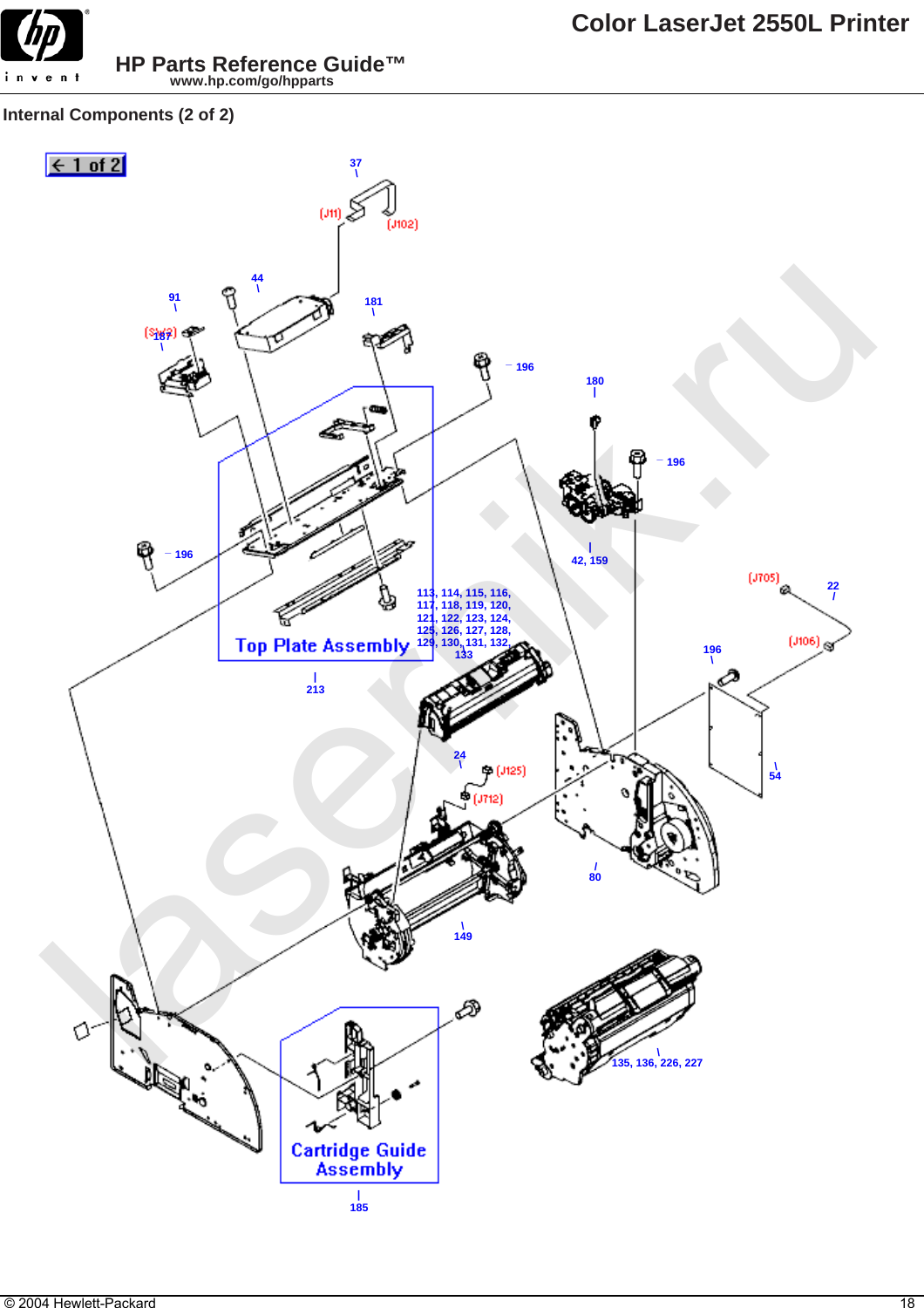

**Main Drive Assembly**



**\* Not Included With The Right Side Plate - Front Asembly**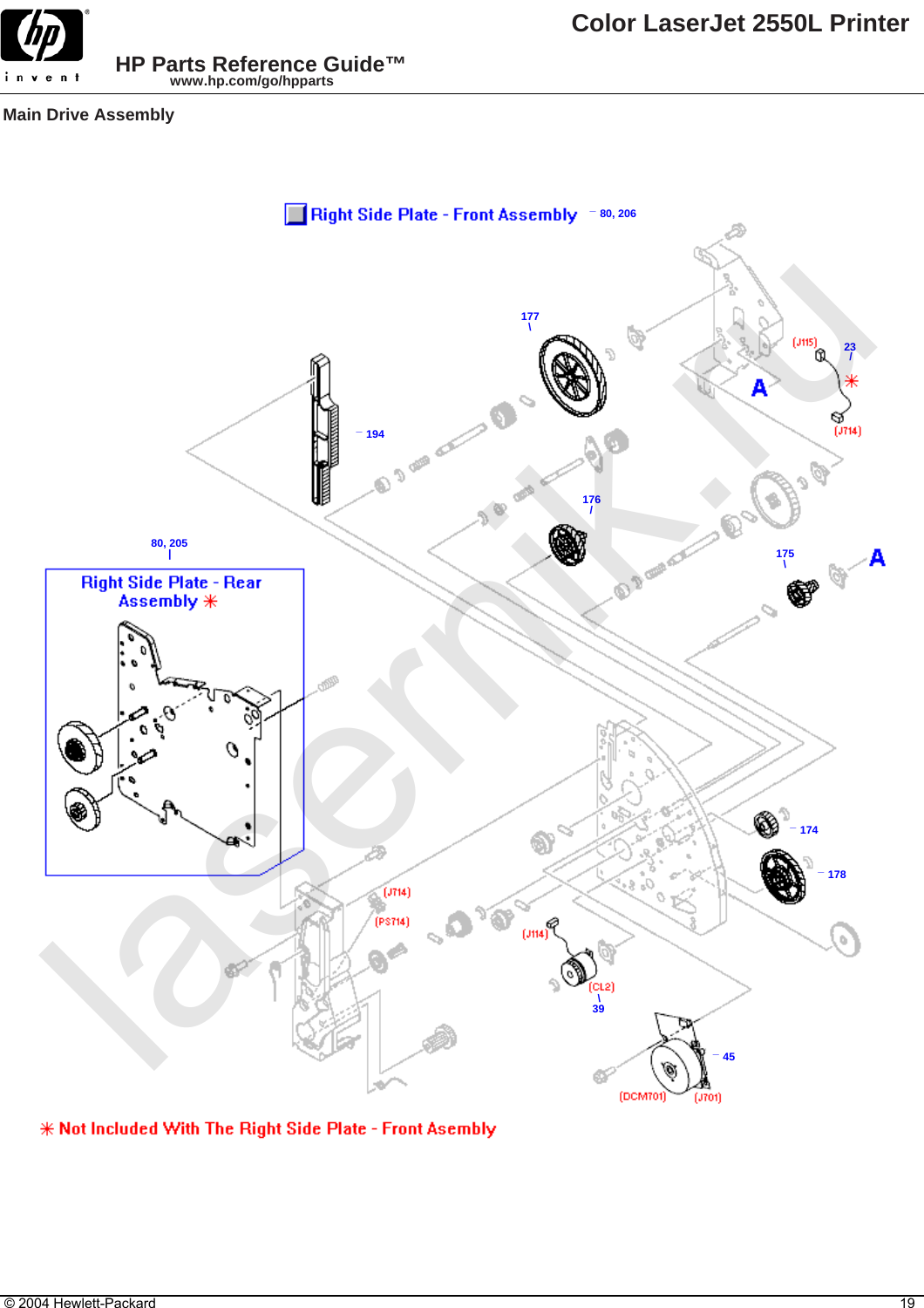

**Rear Frame Assembly**

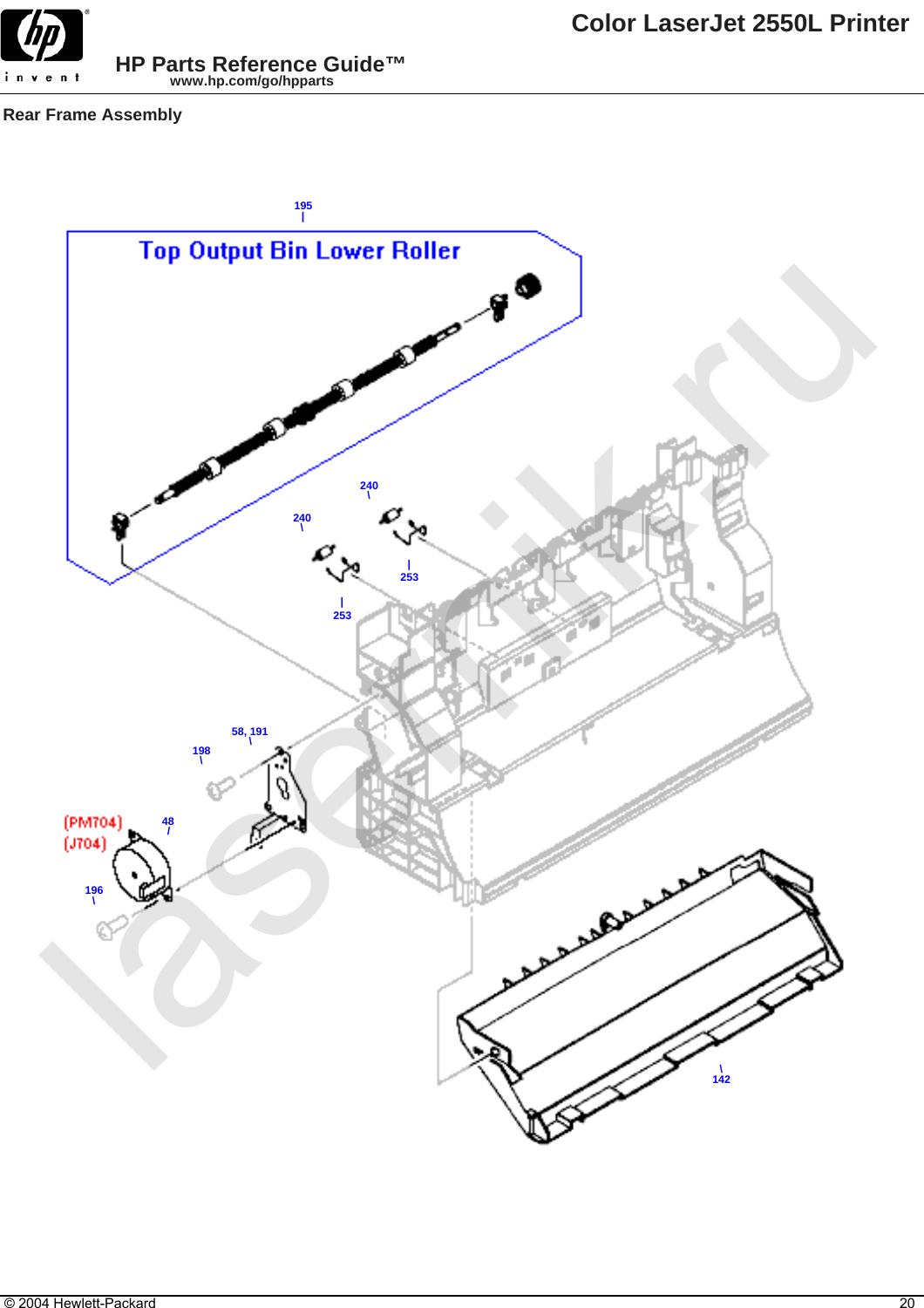

# **Middle Frame Assembly**

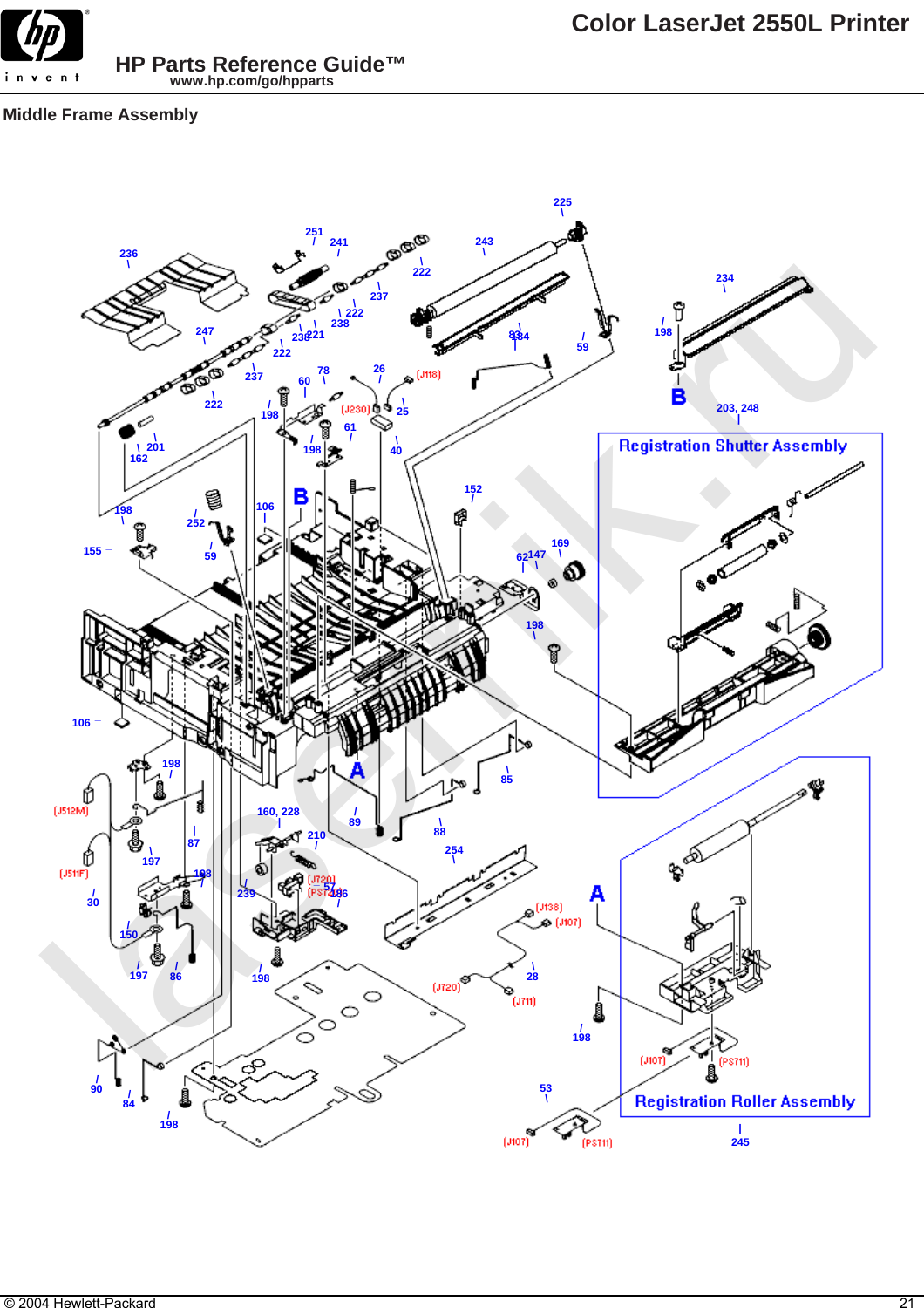

# **Toner Cartridge Carousel Assembly**

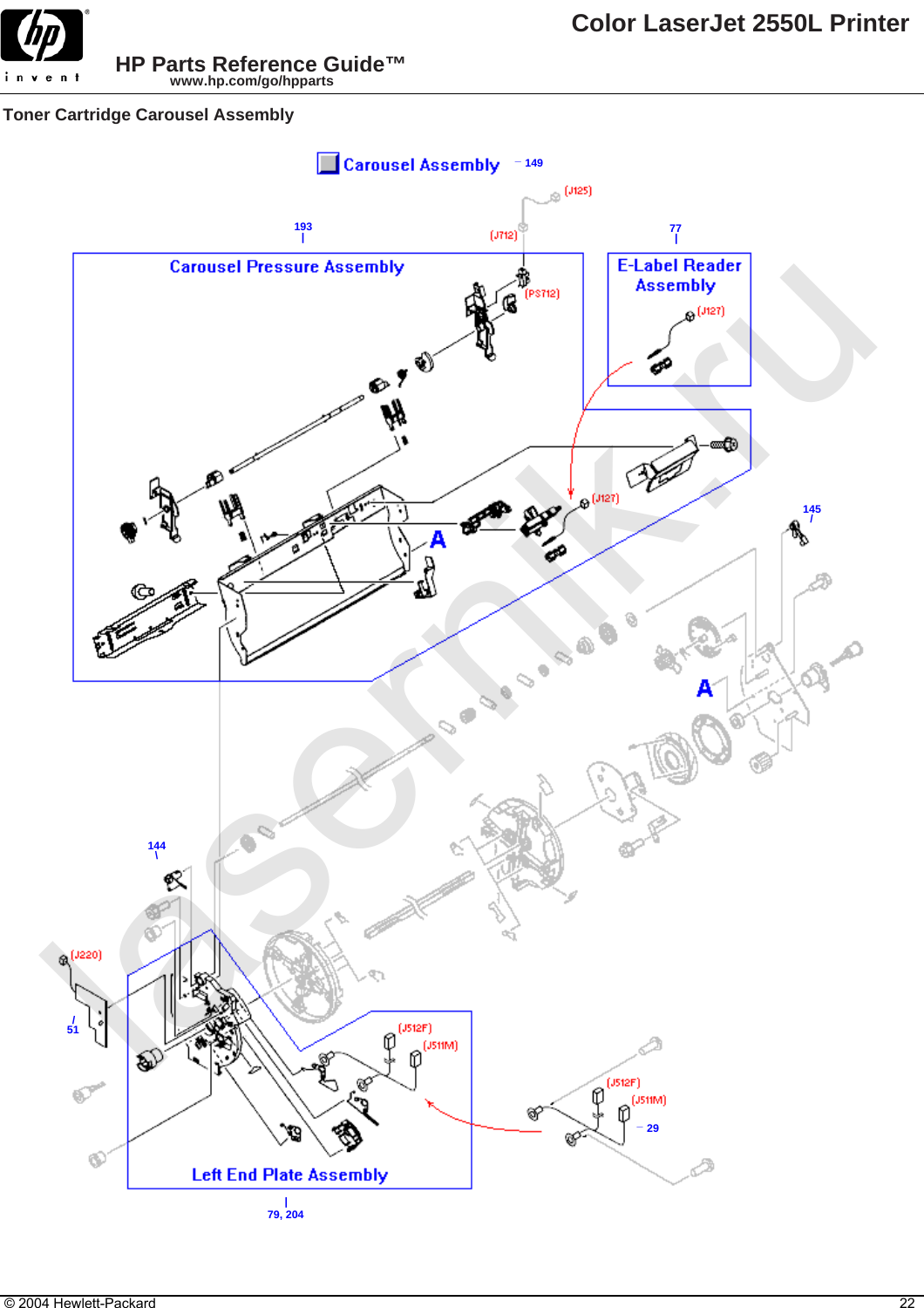

**Toner Cartridge Carousel Rotary Drive Assembly**

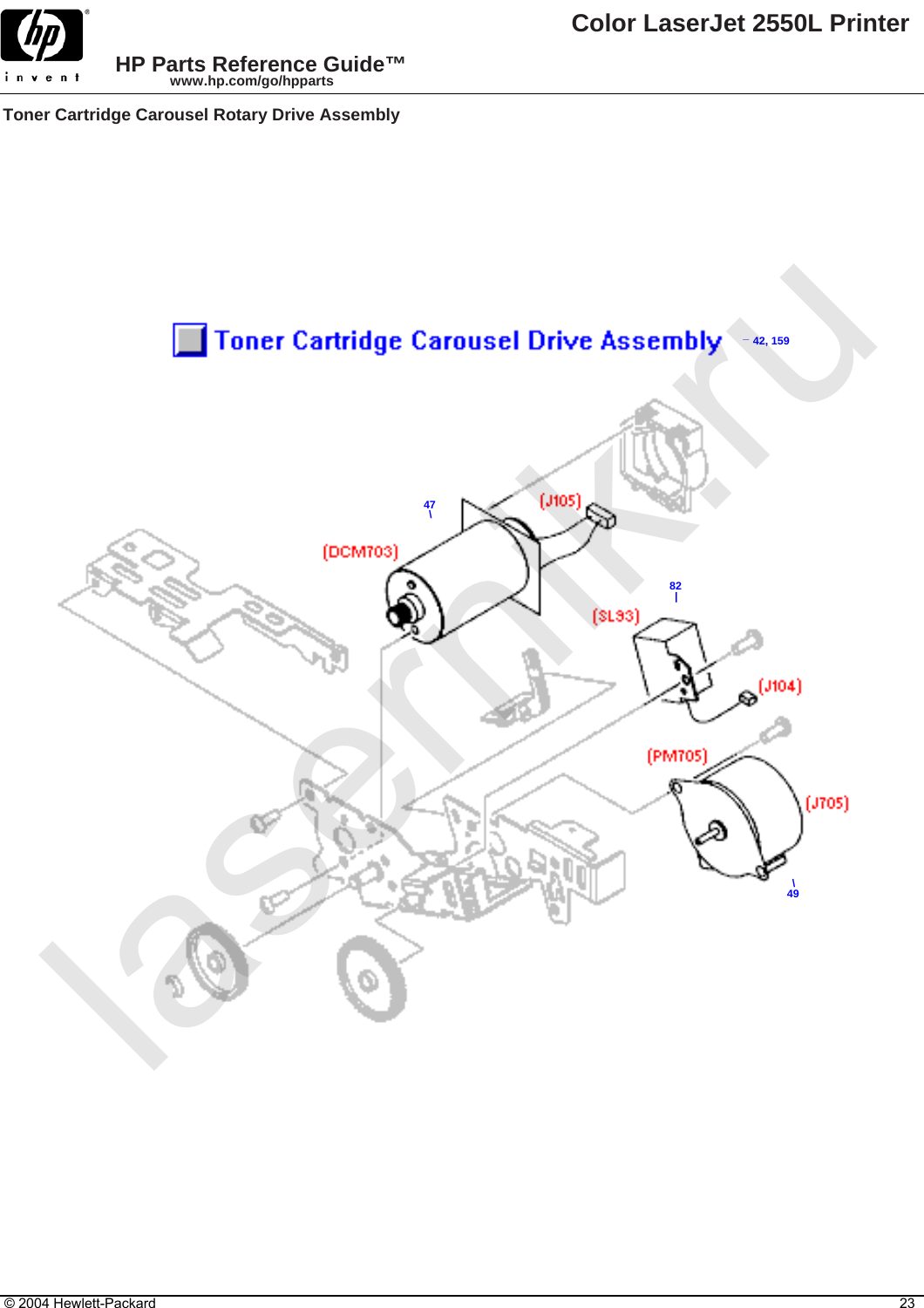# **Power Supply Base Assembly**